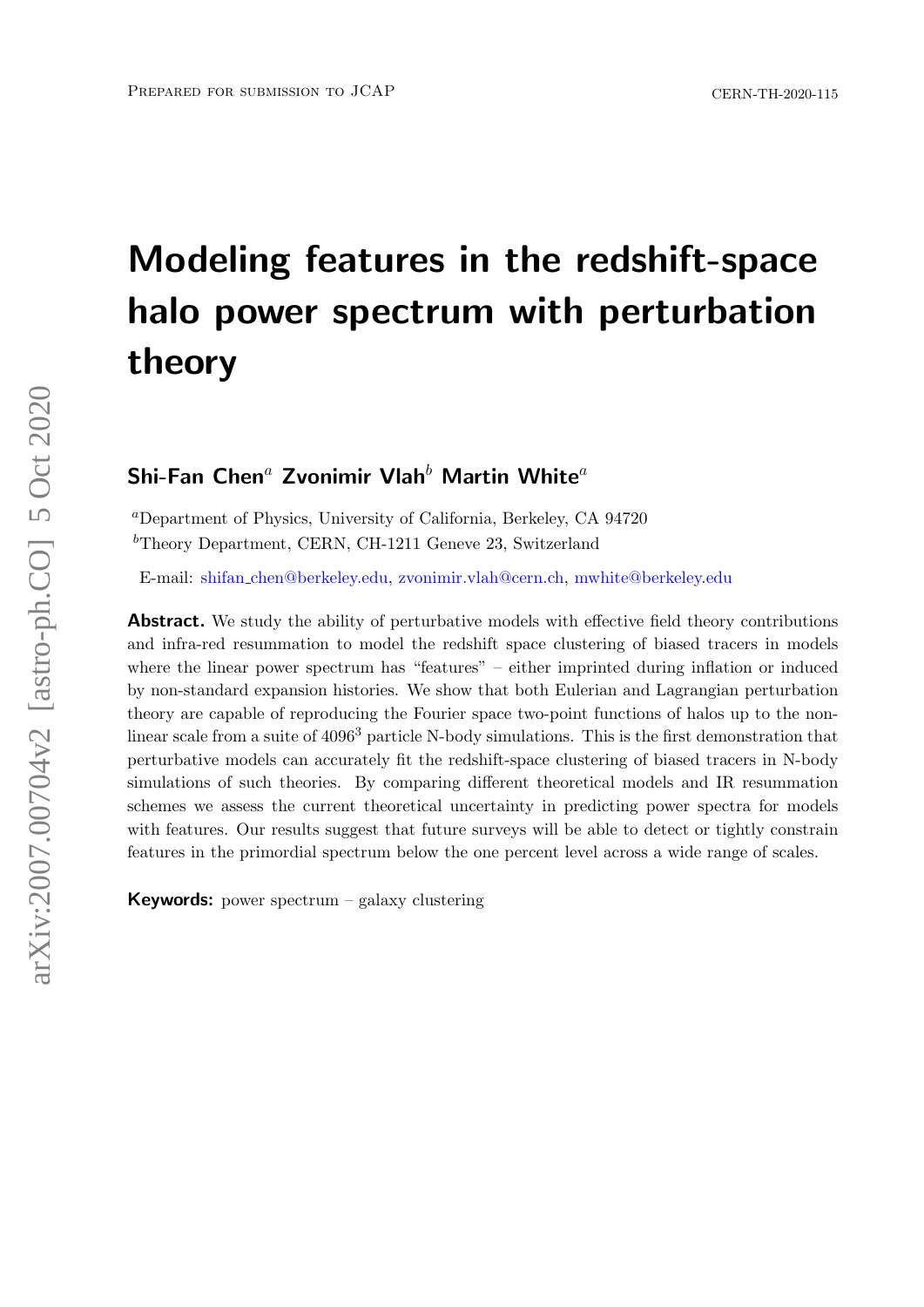#### **Contents**

|              | 1 Introduction                                                        | 1              |
|--------------|-----------------------------------------------------------------------|----------------|
| $\mathbf{2}$ | N-body simulations                                                    | $\overline{2}$ |
| 3            | <b>Feature models</b>                                                 | 3              |
|              | Primordial features<br>3.1                                            | 3              |
|              | Induced features<br>$3.2\,$                                           | $\overline{5}$ |
|              | 4 Peturbative model                                                   | $\mathbf{5}$   |
|              | Overview of Previous Work<br>4.1                                      | $\overline{5}$ |
|              | Lagrangian IR Resummation and Connection to Earlier Approaches<br>4.2 | 6              |
|              | Redshift-Space Distortions<br>4.3                                     | 9              |
| 5            | <b>Results</b>                                                        | 9              |
| 6            | Conclusions                                                           | 14             |
|              | A Saddle-Point Approximation for Nonlinear Dispersions                | 15             |
|              | B GSM vs. moment expansion                                            | 16             |

# <span id="page-1-0"></span>1 Introduction

Current observations of large-scale structure are consistent with a primordial power spectrum that is featureless, upon which 14 Gyr of evolution imprints two characteristic scales: the horizon at the epoch of matter-radiation equality and the sound horizon of photon-baryon acoustic oscillations prior to recombination [\[1–](#page-17-0)[3\]](#page-17-1). However many modifications of the standard model would lead to deviations from this simple picture. Many inflationary models imprint features in the otherwise smooth spectrum of curvature fluctuations at early times (see e.g. refs. [\[4,](#page-17-2) [5\]](#page-18-0) for recent reviews and references to the extensive early literature). While these features are in some sense generic, different models predict very different properties for these features, their bandwidth, amplitude and shape. Detection of such features would open new windows into the primordial Universe. In addition, the evolution of these primordial perturbations across 14 Gyr of cosmic history can 'induce' features in the observed spectrum. One class of features which has been the focus of intense observational activity are baryon acoustic oscillations [\[6\]](#page-18-1). However more generally new types of particle interactions, new energy components or changes in the expansion history can all alter the observed, late-time spectrum in observable ways.

The strongest constraints on primordial features to date come from a combination of cosmic microwave background anisotropies [\[3,](#page-17-1) [7\]](#page-18-2) and large-scale structure [\[8\]](#page-18-3). This has placed upper limits on the amplitude of features at the several percent level for frequencies in the range  $10^2 < \omega < 10^3 h^{-1}$ Mpc (see previous references for more details). Future large-scale structure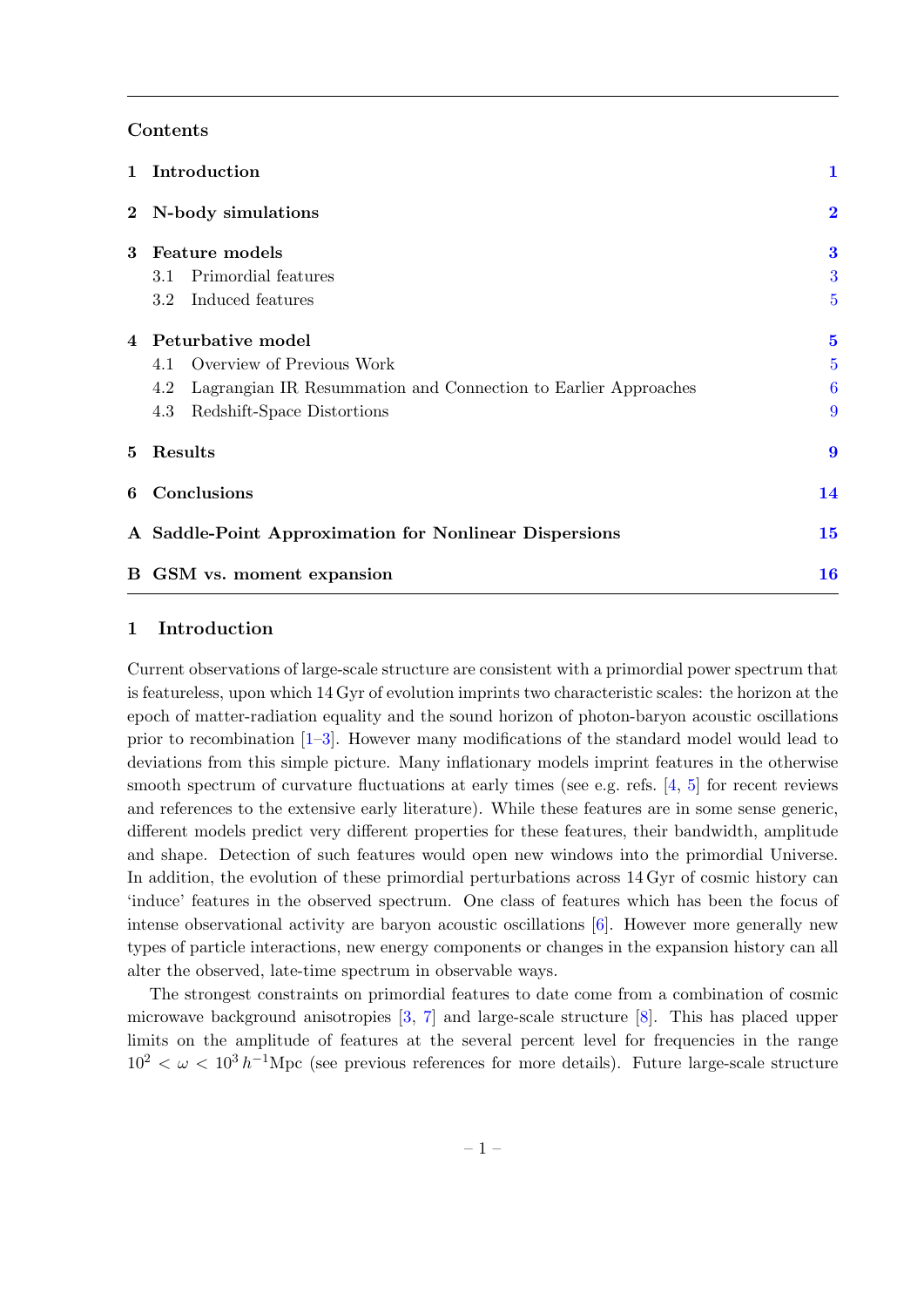surveys, especially those performed at high redshift over large cosmic volumes, should be able to tighten these constraints significantly [\[5\]](#page-18-0).

In this paper we investigate the degree to which modern perturbative calculations can quantitatively predict the clustering of biased tracers in redshift space, including the "washing out" of primordial features by mode-coupling associated with non-linear evolution, changes to the broadband shape of the spectrum by non-linear biasing and the mixing of the velocity and density perturbations through redshift-space distortions. We are not the first authors to address these topics, indeed there is an extensive literature on this topic within the context of baryon acoustic oscillation (BAO) studies (see  $\S4$  $\S4$  for references). An important finding of these studies is the existence of  $\mathcal{O}(1)$  corrections to features for a wide range of parameters and wavenumbers of interest. This leads one to consider resumming these  $\mathcal{O}(1)$  contributions, which arise from the large displacements, a process referred to as IR resummation. One method of deriving the IR resummation process is as a saddle-point approximation to a particular integral  $(\S_4)$  $(\S_4)$ . In this paper we pay particular attention to the manner in which IR resummation, mode coupling and the mixing of density and velocity perturbations implied by redshift-space distortions appear in models with features at different scales than BAO, and how IR resummation can deal with features with k-dependent frequency where the choice of saddle is not immediately obvious.

The outline of the paper is as follows. In Section [2](#page-2-0) we introduce the particle-mesh simulations that we use to validate our perturbative models. Section [3](#page-3-0) describes the specific feature models that we test, which have been chosen to be representative of different classes that appear in the literature, while Section [4](#page-5-1) describes the perturbative calculations we investigate. Section [5](#page-9-1) presents the comparison between the theory and N-body power spectra and we conclude in Section [6.](#page-14-0) Throughout we will assume a ΛCDM cosmological model consistent with the latest Planck results [\[3,](#page-17-1) [9\]](#page-18-4) and quote distances in comoving  $h^{-1}$ Mpc.

#### <span id="page-2-0"></span>2 N-body simulations

To validate our model and further investigate the impact of non-linearity, bias and redshift-space distortions on primordial features we have run a number of N-body simulations. For each of several models we generated 6 realizations of Gaussian initial conditions at  $z = 9$  using  $2<sup>nd</sup>$  order Lagrangian perturbation theory and employed the FASTPM code [\[10\]](#page-19-0) to evolve 4096<sup>3</sup> particles in a 2.5 h<sup>-1</sup>Gpc box with a  $(3 \times 4096)^3$  force grid over 40 time steps linearly spaced in the scale factor, a, down to  $z = 0.5$ . With 40 steps, which improves the convergence at higher k, the code behaves very much as a traditional particle mesh code.

Each model employed the same background cosmology, of the ΛCDM family and consistent with the latest constraints from PLANCK  $[9]$ . Halo catalogs and 5 per cent of the dark matter particles were output at  $z = 2$ , 1 and 0.5. The density power spectra in real and redshift space and the real-space velocity spectra were computed using the NBODYKIT software [\[11\]](#page-19-1). Fourier transforms were done on a  $4096<sup>3</sup>$  mesh. We bin the spectra in linear k bins of width  $\Delta k = 0.005 h \text{ Mpc}^{-1}$  starting at  $k_{\text{min}} = 0.005 h \text{ Mpc}^{-1}$ . We compute power spectrum "wedges",  $P(k,\mu)$ , in 5 equal width  $\mu$  bins centered at  $\mu = 0.1, 0.3, 0.5, 0.7$  and 0.9, as well as power spectrum multipoles,  $P_{\ell}(k)$  for  $\ell = 0, 2$  and 4. We use the plane-parallel approximation throughout this work, for a periodic box within which estimating  $P(k, \mu)$  amounts to simply Fourier-transforming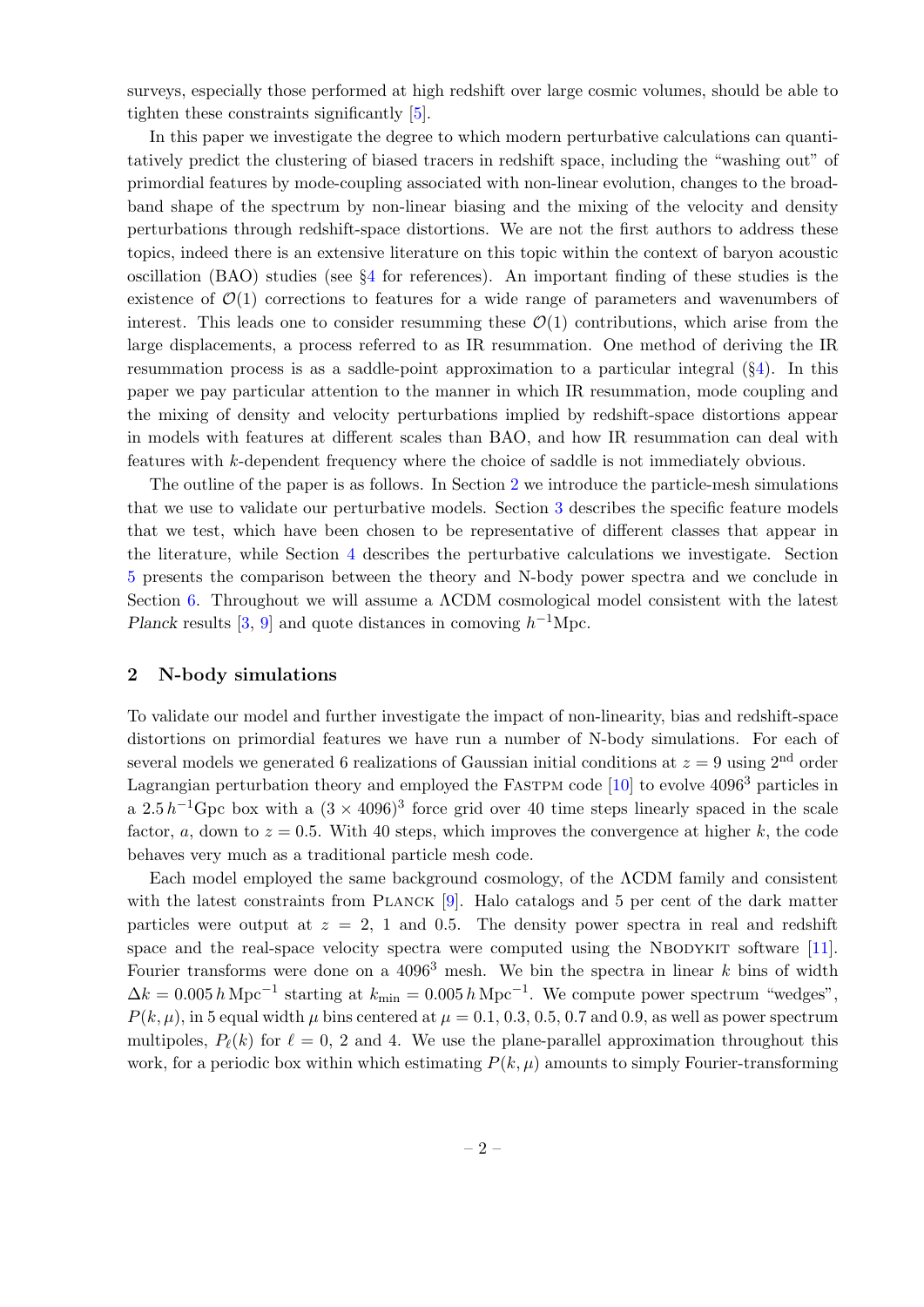

<span id="page-3-3"></span>Figure 1. The linear theory power spectra (left) and correlation functions (right) for our fiducial ΛCDM model and models with primordial features superposed. The "Lin." model has sinusoidal oscillations linear in k (Eq. [3.1\)](#page-3-2), the "Lin. $\times$ 2" model has sinusoidal oscillations linear in k with two frequencies  $(\omega_1 = 50 h^{-1}$ Mpc and  $\omega_2 = 150 h^{-1}$ Mpc) and the "Log." model has sinusoidal oscillations in ln k (Eq. [3.2\)](#page-4-0). See text for further details.

a gridded field, squaring, and binning by k and  $\mu$  without the usual observational complications involving window functions or line-of-sight effects which would need to be accounted for in real surveys like BOSS [\[12\]](#page-19-2). We do not remove shot noise from any of our spectra, but rather include such contributions in our models. We present the average of the  $P(k,\mu)$  with the line of sight taken along each of the cardinal directions of the box.

We have chosen to focus on two, mass limited halo samples, with densities of  $10^{-3} h^3 \text{ Mpc}^{-3}$ and  $10^{-4} h^3 \text{ Mpc}^{-3}$ . These are characteristic of densities achieved by surveys such as DESI [\[13\]](#page-19-3), MegaMapper [\[14\]](#page-19-4) or MSE [\[15\]](#page-19-5), though significantly sparser than one might expect from future 21 cm experiments [\[16\]](#page-20-0). We will highlight the results from the denser sample — which we will call the fiducial sample throughout — since it is less noisy, but the results are qualitatively similar for the lower density sample.

# <span id="page-3-0"></span>3 Feature models

We will consider two broad classes of "features" in the linear theory power spectrum. The first will arise in the very early Universe (primordial features), for example when the perturbations were originally generated by inflation. The second will be imprinted after inflation but at much earlier times than the epoch of the observations. Let us take each in turn.

#### <span id="page-3-1"></span>3.1 Primordial features

We investigate several phenomenological models of primordial features, chosen to illustrate various issues and highlight results, rather than models based on fundamental physics calculations. Specifically we follow the recent literature in considering two types of oscillations that are superposed upon the linear theory power spectrum computed for ΛCDM,

<span id="page-3-2"></span>
$$
P_{\text{lin}}(k) = P_{\Lambda \text{CDM}}(k) \left\{ 1 + A \sin(\omega k) \exp\left[ -\frac{(kr_d)^2}{2} \right] \right\} \qquad \text{(linear)} \tag{3.1}
$$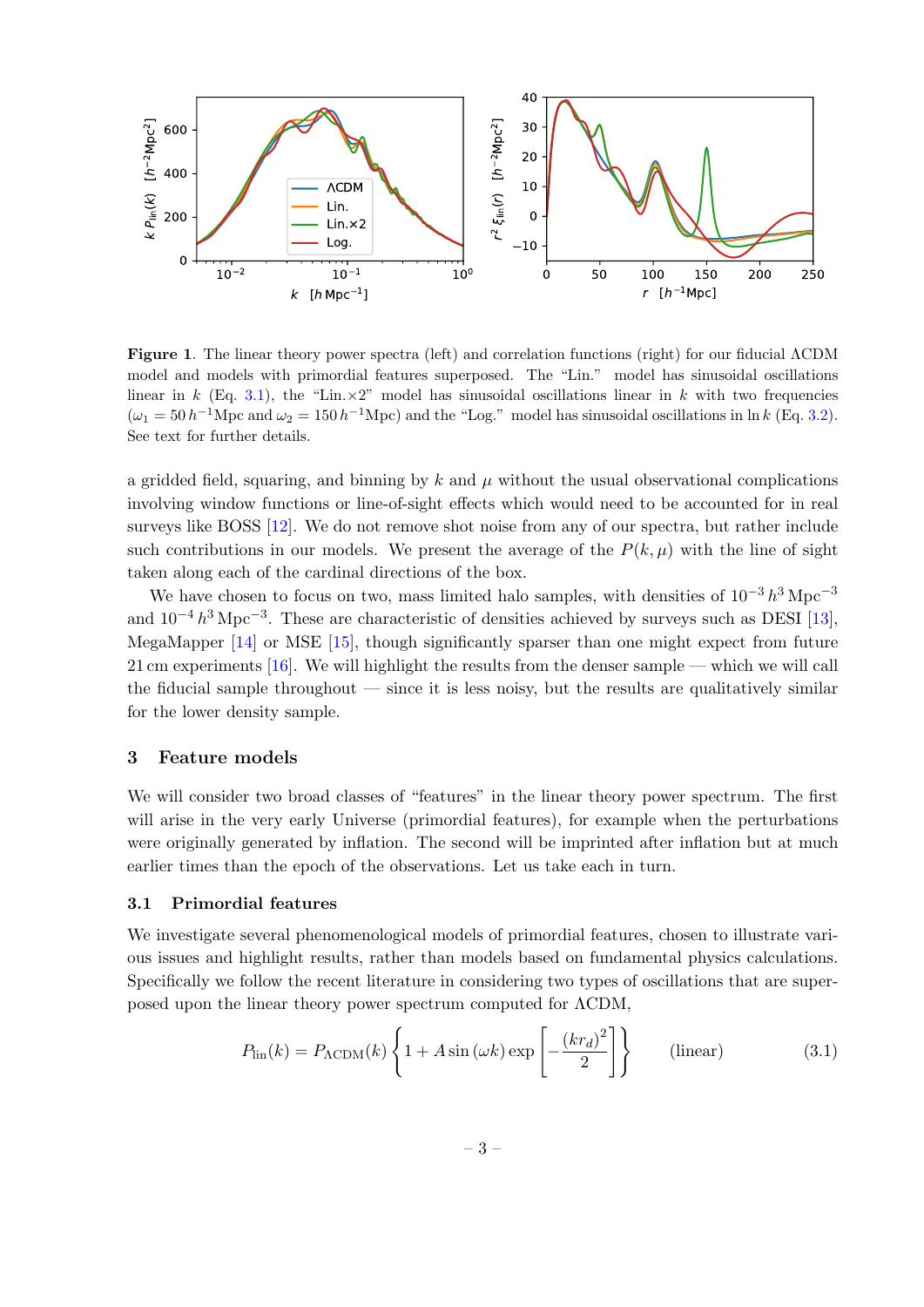

<span id="page-4-1"></span>Figure 2. The linear theory power spectra (left) and their ratio (right) for our fiducial ΛCDM model and models with features induced by a period of early dark energy (EDE) at  $z \approx 10^4$ . See text for further details.

and

<span id="page-4-0"></span>
$$
P_{\log}(k) = P_{\Lambda \text{CDM}}(k) \left\{ 1 + A \sin\left(\omega \ln \frac{k}{k_{\star}}\right) \exp\left[-\frac{(kr_d)^2}{2}\right] \right\} \qquad \text{(logarithmic)} \tag{3.2}
$$

with  $A = 0.05$ ,  $k_{\star} = 0.05 h \text{ Mpc}^{-1}$  and  $r_d = 2.5 h^{-1} \text{Mpc}$ . The first class of models have oscillations linear in  $k$ , often termed "sharp features", and tend to arise if the inflaton temporarily departs from its slow roll (attractor) evolution. The second class, with oscillations in  $\ln k$ , are also termed "resonant features" [\[5\]](#page-18-0). Compared to earlier work we have chosen a particular phase for the linear oscillations so that the modification tends to zero at low  $k$  and damped the models at high  $k$  with a Gaussian. The high k damping more closely reproduces the models based on features in the inflationary potential which tend to produce band-limited oscillations (e.g. refs. [\[17\]](#page-20-1)), and also ensures that our simulations are properly, numerically resolving the features. While models with 5 per cent oscillations such as these are observationally disfavored [\[7,](#page-18-2) [8\]](#page-18-3), using larger amplitude oscillations provides higher signal to noise in our simulations and a more stringent test of the modeling formalism. For the linear model we choose  $\omega = 50 h^{-1}$ Mpc, to emphasize non-linear evolution of the feature compared to the BAO, while for the logarithmic model we take  $\omega = 10$ , which ensures we resolve the oscillations well with our  $2.5 h^{-1}$ Gpc box. The linear theory power spectra and correlation functions, extrapolated to  $z = 0$ , are shown in Fig. [1.](#page-3-3)

One of the advantages of the linear model is that it can be thought of as a single mode in a Fourier decomposition of a more general class of features. Since all of our models are built upon a ΛCDM template, a second feature (due to baryon acoustic oscillations in the recombination-era Universe [\[2\]](#page-17-3)) is always present. However, in order to gauge how well we can model non-linear evolution, bias and redshift-space distortions in the presence of multiple frequencies we also generate a linear model with two sine modes of frequencies  $\omega_1 = 50 h^{-1} \text{Mpc}$  and  $\omega_2 = 150 h^{-1} \text{Mpc}$ (Fig. [1\)](#page-3-3). Each mode has the same damping and amplitude as for the "linear" model above.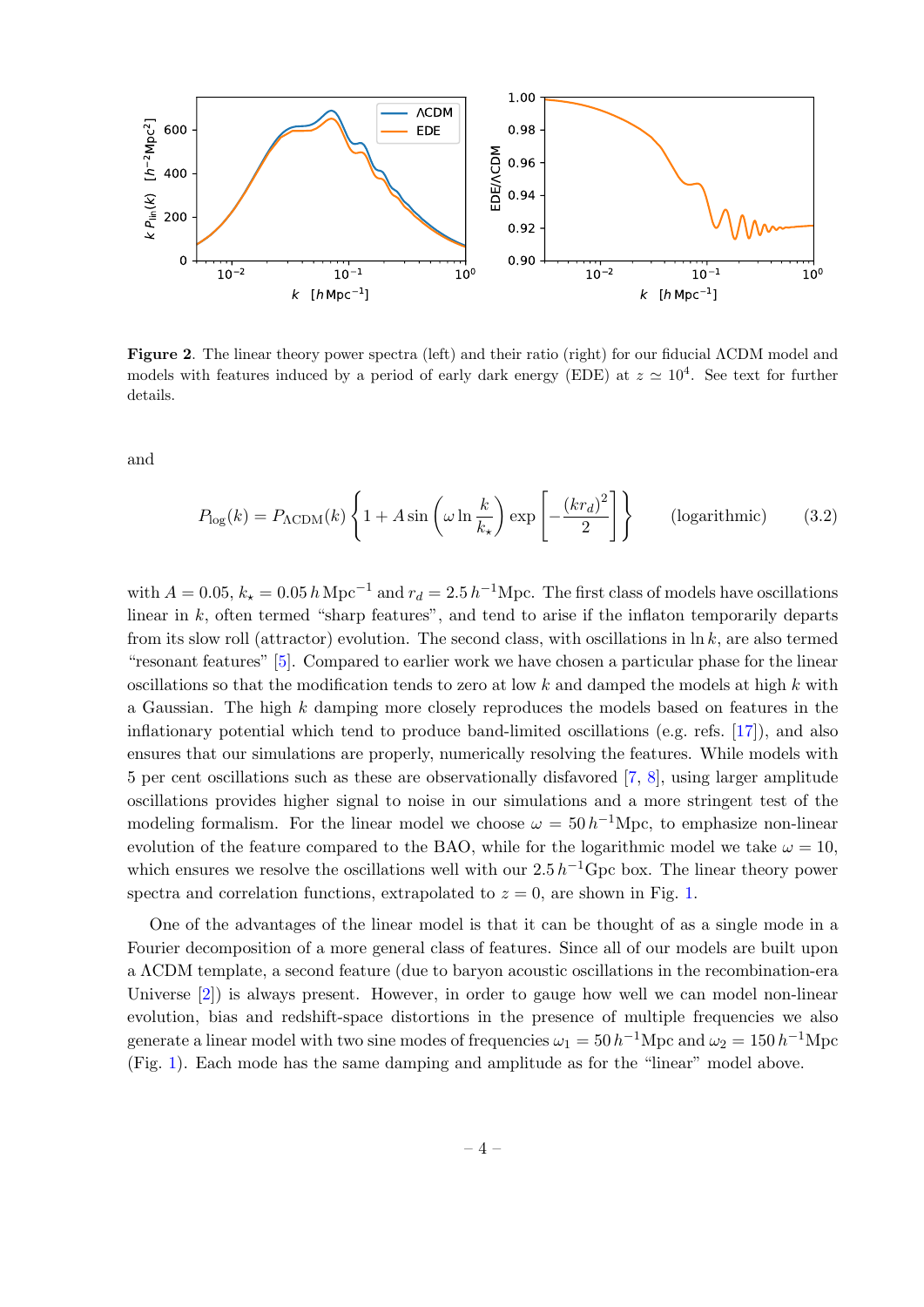# <span id="page-5-0"></span>3.2 Induced features

As a second class of features we consider changes to the matter power spectrum that arise due to non-standard expansion histories. Since the growth of structure is damped by Hubble expansion, long periods where unclustered species dominate the expansion lead to suppression of large-scale structure that can be detected by comparing early- and late-time measures of the fluctuation amplitude. A precise measurement of the power spectrum shape can also be used to place constraints on (or detect) short-term deviations from matter or radiation domination, since such periods will change the shape of the power spectrum due to differential growth of modes. Recently this reasoning was used to place constraints on early dark energy (EDE) models which contribute to the expansion near recombination  $[18-21]$  $[18-21]$ . The point is more general however, and an accurate measurement of the power spectrum constrains deviations in the expansion history over a broad range of redshifts<sup>[1](#page-5-3)</sup>.

As an exploration of this class of effects we consider scalar-field based models of Early Dark Energy (EDE) wherein the impact of EDE is localized to time significantly before those probed observationally. EDE models are a timely example as they have been the subject of much recent interest as a potential way to resolve discordances between ΛCDM analyses of various data sets [\[18,](#page-20-2) [22,](#page-21-0) [23\]](#page-21-1). In fact we use the modification of CLASS [\[24\]](#page-21-2) by the authors of ref. [\[18\]](#page-20-2) and consider a model where the contribution from EDE peaks at  $z \approx 10^4$  with peak fractional contribution (to  $\rho$ ) of 10 per cent.

The linear theory power spectrum for this model is compared to our fiducial ΛCDM model in Fig. [2,](#page-4-1) with the right panel showing the ratio to better highlight the change in shape induced by the non-standard expansion history. The position and amplitude of the feature in the right panel of Fig. [2](#page-4-1) are set primarily by the redshift at which the EDE becomes non-negligible and the fraction of the energy density in dark energy (respectively).

#### <span id="page-5-1"></span>4 Peturbative model

#### <span id="page-5-2"></span>4.1 Overview of Previous Work

The effect of non-linearities and long-wavelength modes (IR-resummation) on oscillatory features in the power spectrum has long been studied in the context of BAO. A large body of work shows that these features can be accurately modeled in Lagrangian [\[25–](#page-21-3)[36\]](#page-21-4) and Eulerian [\[37–](#page-21-5)[46\]](#page-22-0) perturbation theory.

A perturbative analysis of features based on the Eulerian framework has been done recently [\[8,](#page-18-3) [47\]](#page-22-1) (see also ref. [\[48\]](#page-22-2)), in which the authors studied the effects of long wavelength modes on the primordial features of types given by Eqs  $(3.1)$  and  $(3.2)$ . An important finding of these studies is that higher-loop corrections give rise to  $\mathcal{O}(1)$  modifications to the features for a wide range of parameters and wavenumbers of interest. This leads one to consider resumming these  $\mathcal{O}(1)$ contributions, arising from the large displacements, as is done in the case of BAO (see above).

<span id="page-5-3"></span><sup>&</sup>lt;sup>1</sup>While we do not consider it here, features can also be introduced by interactions between or among particle species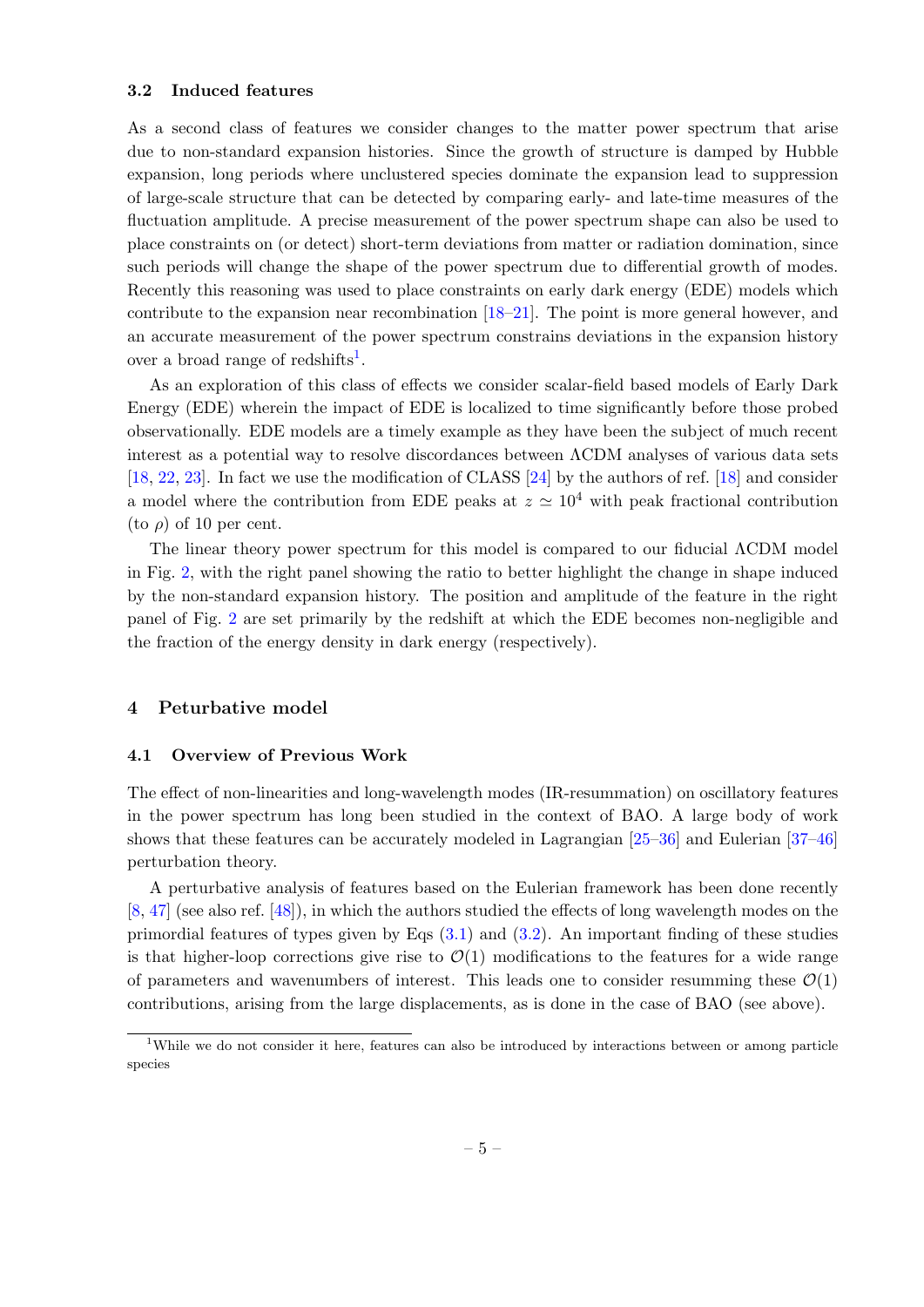For a general, oscillatory power spectrum component, refs. [\[8,](#page-18-3) [47\]](#page-22-1) show that the long modes' effect on the one-loop contribution can be computed as

$$
P_{1-\text{loop}}^{\text{w}}(k) = \frac{1}{2} \int^{\Lambda} \frac{d^3 p}{(2\pi)^3} \frac{(\mathbf{p} \cdot \mathbf{k})^2}{p^4} P^{\text{nw}}(k) \Big[ P^{\text{w}}(|\mathbf{k} + \mathbf{p}|) + P^{\text{w}}(|\mathbf{k} - \mathbf{p}|) - 2P^{\text{w}}(k) \Big],\tag{4.1}
$$

where  $\Lambda$  is a cut-off scale such that  $p < \Lambda \sim k$ . Taylor expanding the first two components in the brackets of integrand in q and formally integrating gives a one-loop contributions of the form

$$
P_{1-\text{loop},X}^{\text{w}}(k) = -\frac{1}{2}k^2 \Sigma_X^2 P^{\text{w}}(k),\tag{4.2}
$$

where  $\Sigma_X$  is the effective displacement dispersion at a point and X labels either the linear, or logarithmic shapes given in Eqs [\(3.1\)](#page-3-2) and [\(3.2\)](#page-4-0). The dispersion can be well approximated by

<span id="page-6-2"></span>
$$
\Sigma_X^2 = \frac{1}{3\pi^2} \int_0^\Lambda dp \, \left[1 - j_0 \left(\omega_X p\right) + 2j_2 \left(\omega_X p\right)\right] P^{\text{nw}}(p),\tag{4.3}
$$

where for linear<sup>[2](#page-6-1)</sup> shapes (Eq. [\(3.1\)](#page-3-2)) we have  $\omega_X = \omega_{\text{lin}}$ , while for logarithmic shapes we have  $\omega_X = \omega_{\text{log}}/k$ . The latter makes a further approximation that, due to the shape of  $P^{\text{nw}}$ , the  $\Sigma_{\text{log}}$ integral has most of its contributions from the  $p \ll k$  part of the integral. In the case of linear oscillations the above expression corresponds to the results obtained in BAO studies and their IR-resummations.

Following the results of ref. [\[47\]](#page-22-1), the total non-linear matter power spectrum at one-loop can be obtained as

<span id="page-6-3"></span>
$$
P_{1-\text{loop},X}(k) = P^{\text{nw}}(k)_{L} + \left(1 + \frac{1}{2}k^{2}\Sigma_{X}^{2}\right)e^{-\frac{1}{2}k^{2}\Sigma_{X}^{2}}P^{\text{w}}(k)_{L} + P_{1-\text{loop}}^{\text{nw}}\left[P_{L}^{\text{nw}} + e^{-\frac{1}{2}k^{2}\Sigma_{X}^{2}}P_{L}^{\text{w}}\right](k). \tag{4.4}
$$

This expression can readily be extended to the power spectrum for biased tracers, since the above IR-resummation procedure remains unchanged. Moreover we see that if more than a single distinct feature is present in the power spectrum (as is the case if one studies e.g. BAO and some other feature), the above expression simply obtains additive  $P^{\mathbf{w}}$  contributions, given that, to a very good approximation, we can neglect the cross-correlation contributions of different wiggle components (e.g.  $P_{\text{lin}}^{\text{w}} \times P_{\text{BAO}}^{\text{w}}$ ). For further details on these results we refer a reader to refs [\[8,](#page-18-3) [47\]](#page-22-1). In what follows we shall show how the IR resummation is naturally handled in LPT, and how this leads to a different way of obtaining an Eulerian resummation procedure.

# <span id="page-6-0"></span>4.2 Lagrangian IR Resummation and Connection to Earlier Approaches

In contrast to the above, within the Lagrangian framework (LPT) IR resummation can be naturally incorporated by exponentiating long-wavelength displacements [\[26,](#page-21-6) [31,](#page-21-7) [35\]](#page-21-8). Within ΛCDM this is nearly equivalent to simply exponentiating the linear displacements, since in such cosmologies the variance of displacements in linear theory due to modes at high  $k$  is relatively small while those at low  $k$  are approximately linear. In this regime the matter power spectrum is given by

$$
P_m = \int d^3 \mathbf{q} \ e^{i\mathbf{k} \cdot \mathbf{q} - \frac{1}{2}k_i k_j A_{ij}^{\text{lin}}} \ \left\{ 1 - \frac{1}{2} k_i k_j A_{ij}^{\text{loop}} + \frac{i}{6} k_i k_j k_k W_{ijk} + \ldots \right\},\tag{4.5}
$$

<span id="page-6-1"></span><sup>&</sup>lt;sup>2</sup>These derivations always assume the  $r_d \rightarrow 0$  limit.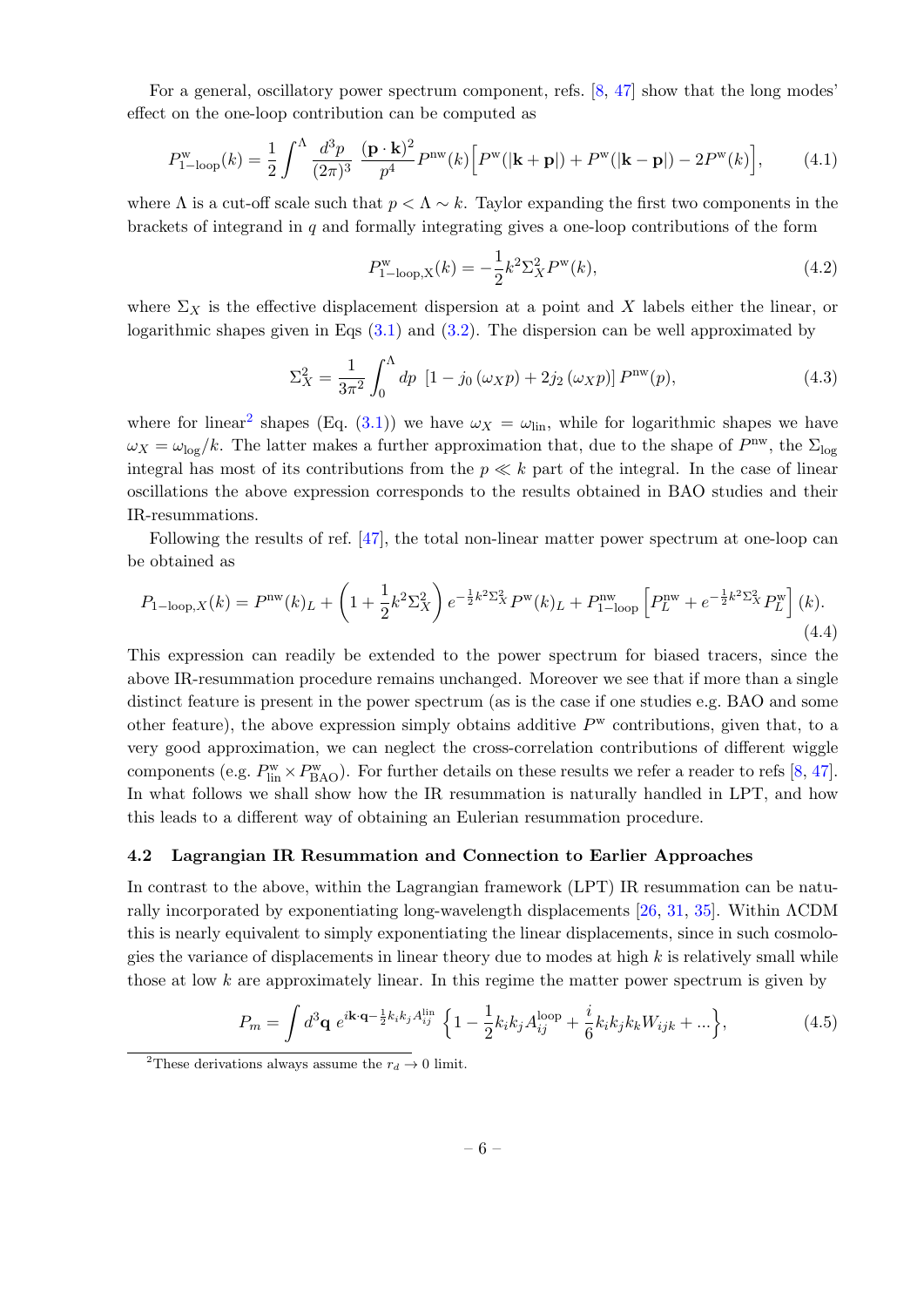

<span id="page-7-1"></span>Figure 3. Comparison of the oscillatory components of the real-space power spectrum for our fiducial halo sample at  $z = 1$  as predicted by 1-loop EPT and LPT for a range of IR-resummation choices in the ΛCDM cosmology. All choices are in excellent numerical agreement – the EPT schemes are all within  $10^{-4}$  of the total broadband power of each other and differ at the  $10^{-3}$  level with the LPT prediction. The latter number lets us place a minimum theoretical error on predictions for feature amplitude.

where  $A_{ij}$  and  $W_{ijk}$  are n-point statistics of pairwise displacements  $\Delta = \Psi_1 - \Psi_2$  with separation  $\mathbf{q} = \mathbf{q}_1 - \mathbf{q}_2$ . In the expression above, in principle only the long modes of the linear displacement field should be resummed. This can be accomplished by splitting the exponentiated  $A_{ij}$  in the above equation with the same kind of cutoff  $\Lambda$  as in Equation [4.3](#page-6-2) and Taylor-expanding the short-wavelength component<sup>[3](#page-7-0)</sup>. However, the cumulative effect of introducing such an explicit IR scale,  $\Lambda$ , on any wiggle shapes (including BAO) is quite small, constituting less then the 0.1% difference, as shown in Figure [3.](#page-7-1) This approximation is of course true as long as the resummed displacement dispersion does not receive large contributions from small scales, which is the case for ΛCDM-like spectra.

Within LPT, the Eulerian resummation can be recovered as a saddle-point approximation; briefly, for an input linear power spectrum with smooth and wiggly components  $P_{lin} = P_{nw} + \Delta P_X$ , the latter can be expanded out of the exponent, where its configuration-space feature at some

<span id="page-7-0"></span><sup>&</sup>lt;sup>3</sup>In practice we use a Gaussian cutoff. See also Section 4.3 in [\[49\]](#page-22-3).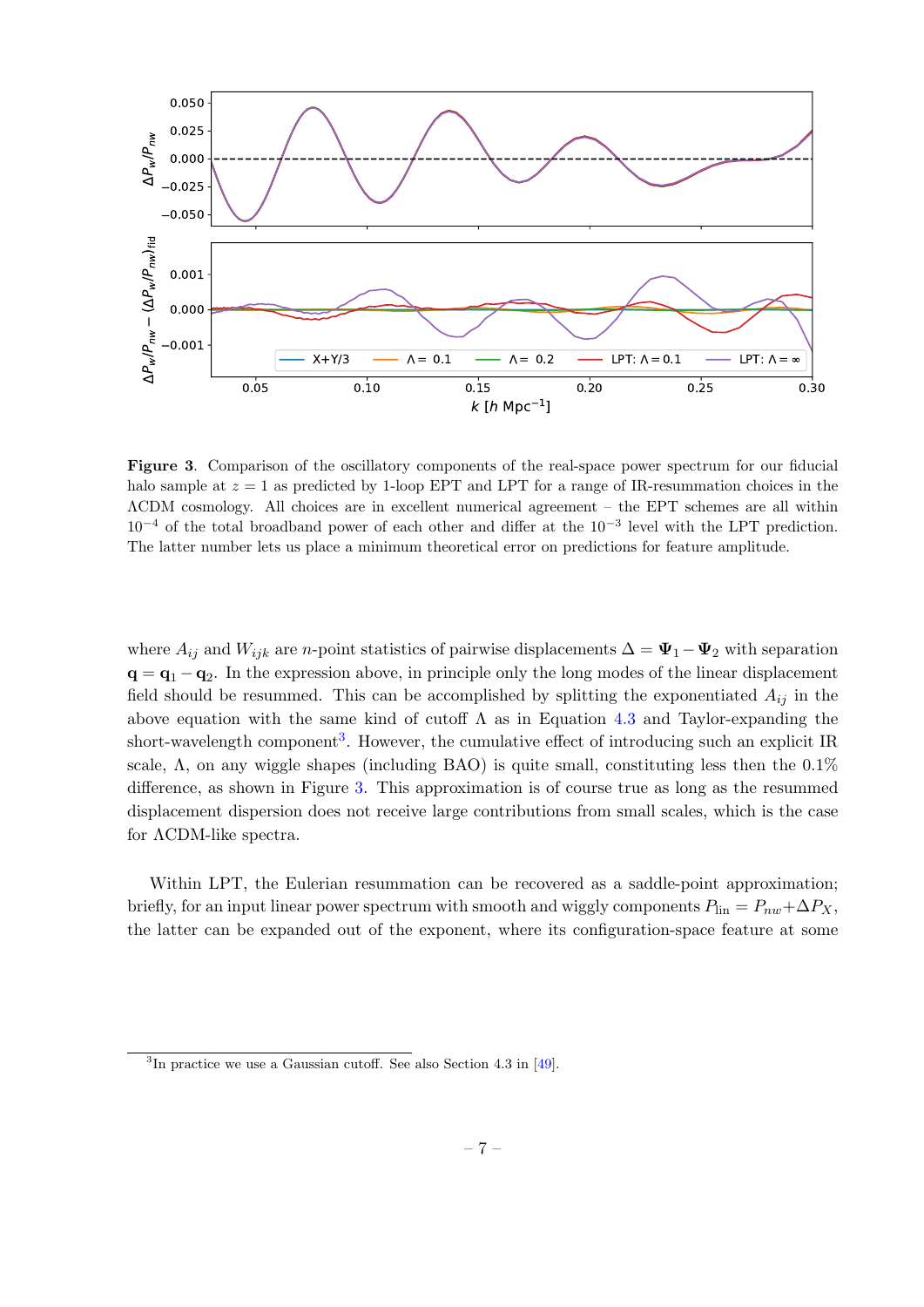characteristic separation  $q_X^4$  $q_X^4$  will pick out a nonlinear smoothing

<span id="page-8-2"></span>
$$
e^{-\frac{1}{2}k^2\Sigma_X^2} = \left\langle \exp\left\{-\frac{1}{2}k_ik_jA_{ij}^{nw,\text{lin}}(\mathbf{q})\right\}_{|\mathbf{q}|=q_X} \right\rangle. \tag{4.7}
$$

This recovers the  $\Lambda \to \infty$  limit of Eq. [4.3.](#page-6-2) The brackets in the above equation refer to the angular average of the exponent in the space of **q**'s. Decomposing  $A_{ij} = X(q)\delta_{ij} + Y(q)\hat{q}_i\hat{q}_j$  into scalar components  $X$  and  $Y$ , the most straightforward approach is to take the average to correspond to  $X + Y/3$ , though we note for example that Eq. [4.3](#page-6-2) corresponds to taking  $X + Y$ . If there are multiple oscillatory components, i.e. a superposition of sinusoidal components as in "Lin.x2" (Fig. [1\)](#page-3-3), then as long as each component is perturbatively small the above argument can be applied independently to determine the saddle-point  $q_X$  and damping factor  $\Sigma_X^2$  of each feature as argued for EPT in the discussion below Eq. [4.4.](#page-6-3)

Based on the Eulerian and Lagrangian discussions above it may seem like there exists an over-abundance of possible IR resummation schemes. This is not, however, a matter of great concern since it turns out all of these schemes behave quantitatively similarly, at least within roughly ΛCDM cosmologies. For example, as noted above the difference between setting Λ to be some fraction of k and letting  $\Lambda \to \infty$  as in LPT will be small in such cosmologies due to the relative smallness of linear displacements at high  $k$ . Figure [3](#page-7-1) shows a comparison of these schemes for our fiducial  $\Lambda$ CDM cosmology at  $z = 1$ , with bias parameters taken from our fiducial halo sample. For clarity of presentation we have isolated the oscillatory signal by subtracting a rough broadband computed using a Savitsky-Golay filter, then supplementing each theory curve with a quartic polynomial in k such that curves identical modulo such a quartic contribution will be coincident<sup>[5](#page-8-1)</sup>. Taking  $\Sigma_X^2 = X + Y/3$  derived from Eq. [4.7](#page-8-2) as our baseline (blue curve), we see that the differences between this choice and the conventional EPT dampings with  $\Lambda = 0.1, 0.2 h \text{Mpc}^{-1}$ are extremely small and at the level of  $10^{-4}$  when compared to the (linear theory) broadband power. This is because much of the numerical difference between the "linear"  $e^{-\frac{1}{2}k^2\Sigma_X^2}\Delta P_w$  is ameliorated by correctly accounting for damping effects at one-loop level in Eq. [4.4.](#page-6-3) On the other hand, the differences between these schemes and a direct LPT calculation in which the linear displacements are fully resummed is larger, though still in excellent numerical agreement, at about the 10<sup>-3</sup> level, while an LPT calculation with  $\Lambda = 0.1h \text{ Mpc}^{-1}$  lies in between. Finally, let us note that while the (Gaussian) statistical error on power spectrum measurements scale as amplitude of the total power, the theory error discussed above scales as the amplitude of the wiggles only; for example, while it is at  $10^{-3}$  of the total power for a 5% feature (BAO), non-BAO primordial features bounded at the 1% level using BOSS and Planck data by ref. [\[8\]](#page-18-3), it will be at the  $2 \times 10^{-4}$  level at the same redshift.

$$
\sin\left(\omega \ln \frac{k}{k_*}\right) \approx \sin\left(\frac{\omega}{k_0}(k - k_0) + \phi_0\right),\tag{4.6}
$$

which at each k picks out the characteristic scale  $q_X(k) = \omega/k$ . This approximation works increasingly well the larger  $\omega$  is (see Appendix [A\)](#page-15-0).

<span id="page-8-0"></span><sup>&</sup>lt;sup>4</sup>In general the scale depends upon the first derivative of the argument of the sine. For logarithmic wiggles the Eulerian treatment is equivalent to making the approximation

<span id="page-8-1"></span><sup>&</sup>lt;sup>5</sup>In this and other plots of the nonlinear oscillation signal below, we remove broadband differences by fitting a quartic polynomial in  $k$  to the differences between plotted curves.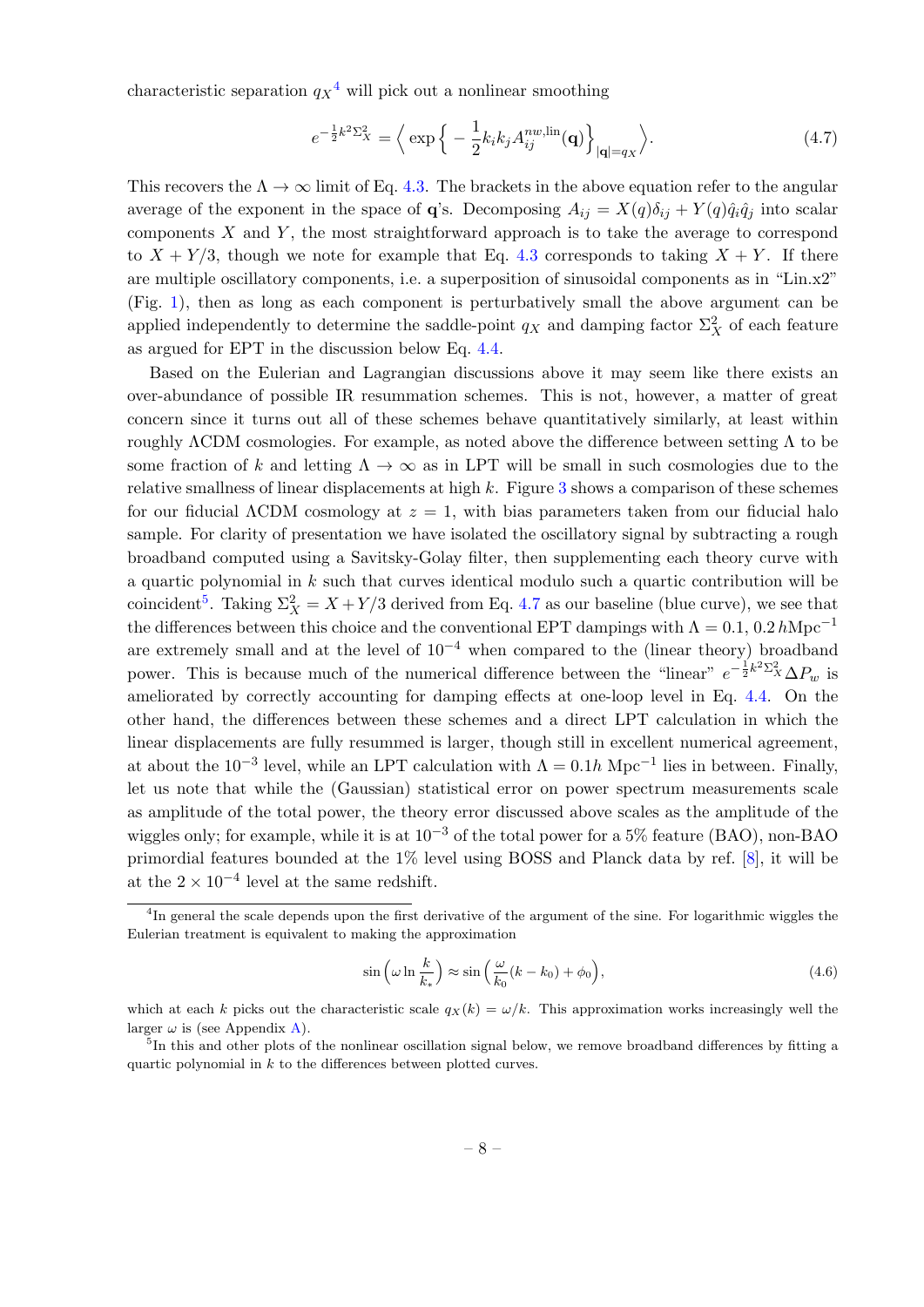From the above comparison, we can conclude that (1) the disagreement between LPT and EPT lets us set a minimum theoretical error on theoretical predictions for feature ampltidue at about 0.1% and (2) that the difference between the various Eulerian IR resummation schemes and their predictions for  $\Sigma_X^2$  are small compared to this theoretical error, such that we can be reasonably cavalier when choosing between them. Indeed, as  $k$  approaches the nonlinear scale we should expect that oscillatory signals from beyond-one-loop contributions will become increasingly prominent compared to the amplitude of the linear oscillations, dwarfing the theoretical differences highlighted above in the same way that the scale of the bottom panel of Figure [3](#page-7-1) is much smaller than that of the top panel. Given that the one-loop EPT-LPT difference is only a few percent of the wiggle amplitude in ΛCDM—5 percent compare to 0.1 percent—even at the edge of our perturbative reach at  $k = 0.2h \text{ Mpc}^{-1}$ , the above comparison suggests that searches for primordial features should focus on exploring higher redshifts and volumes.

# <span id="page-9-0"></span>4.3 Redshift-Space Distortions

Since next-generation galaxy redshift surveys will be the natural hunting ground for primordial features, the focus of this paper is to extend the modeling of primordial features in previous works to redshift space. We use 1-loop Lagrangian and Eulerian perturbation theory (LPT and EPT) described in the previous subsections to model both the real- and redshift-space power spectra of biased tracers (i.e. halos in our context) within the plane parallel approximation as described in detail in ref. [\[49\]](#page-22-3). The redshift-space power spectrum,  $P_s(k,\mu)$ , is evaluated as an expansion in the line-of-sight wavenumber,  $k_{\parallel} = k\mu$ , multiplying  $n^{\text{th}}$ -order pairwise velocity spectra, such that

$$
P_s(k,\mu) = \sum_{n=0}^{\infty} \frac{(ik\mu)^n}{n!} \tilde{\Xi}_{\parallel}^{(n)}(k,\mu).
$$
 (4.8)

The model includes Lagrangian and Eulerian third-order bias expansions along with counter terms and stochastic terms to account for small-scale physics that we do not explicitly model. Our fiducial model includes terms up to second order in the velocity expansion, but employ an ansatz for the third moment which is shown to be highly accurate for ΛCDM-like models [\[49\]](#page-22-3). As discussed in ref. [\[49\]](#page-22-3), while a finite-order expansion in the velocity moments  $\tilde{\Xi}$  necessarily omits feature damping due to bulk velocities that would be included in a "complete" IR resummation scheme, particularly at high  $\mu$ , we will show that it is nonetheless sufficiently accurate for upcoming galaxy surveys like DESI; however, for completeness we also include comparisons to (1) the Gaussian streaming model and (2) one-loop EPT wherein both bulk displacements and velocities are resummed where appropriate. We set the third order Lagrangian bias to zero since its effects are subdominant for the halos and scales of interest [\[50,](#page-22-4) [51\]](#page-22-5).

#### <span id="page-9-1"></span>5 Results

To see how well our perturbative models predict the non-linear evolution and redshift-space distortions in models with primordial or induced features we compare to our N-body results. For each model we fit to the average of the 6 simulations. The fits are done using the model "out of the box", i.e. without tweaking or adjusting any settings, letting only bias parameters and effective corrections float, and assuming the correct cosmology and linear theory power spectrum.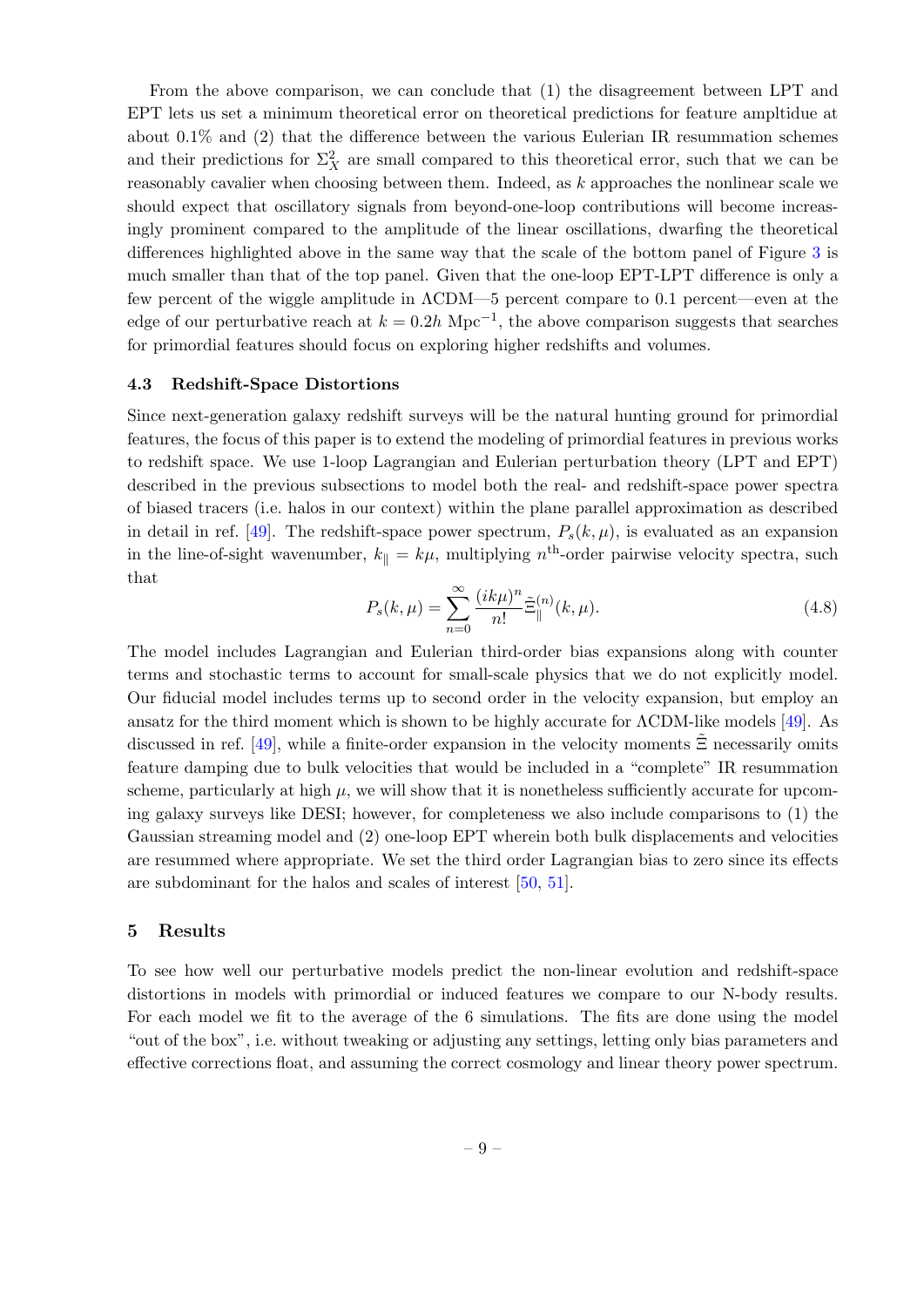

<span id="page-10-0"></span>**Figure 4.** The real-space, halo power spectra from our simulations at  $z = 1$  and model fits. We show results for the  $\bar{n} = 10^{-3} h^3 \text{ Mpc}^{-3}$  sample, since it has lower shot noise, but results for the sparser sample are qualitatively similar. The open, black circles show the average of  $P(k)$  over the 4 boxes. The orange and green lines (which are almost on top of each other) show the best-fit LPT and EPT models while the blue line shows linear theory with the same large-scale bias as the EPT models.

Figure [4](#page-10-0) shows an example of our fits to the real-space halo spectra for the primordial feature models. The real-space spectra are not directly observable (except in projection, which will tend to wash out the features) but serve to show that the model is able to predict the underlying clustering well. We focus on the middle redshift ( $z = 1$ ) and highest number density ( $\bar{n} =$  $10^{-3} h^3 \text{ Mpc}^{-3}$ ) sample since this has the smallest error bars. The agreement between both models and N-body data is excellent over the entire range of quasi-linear scales and into the regime where shot-noise begins to dominate the spectra. While not shown, we have checked that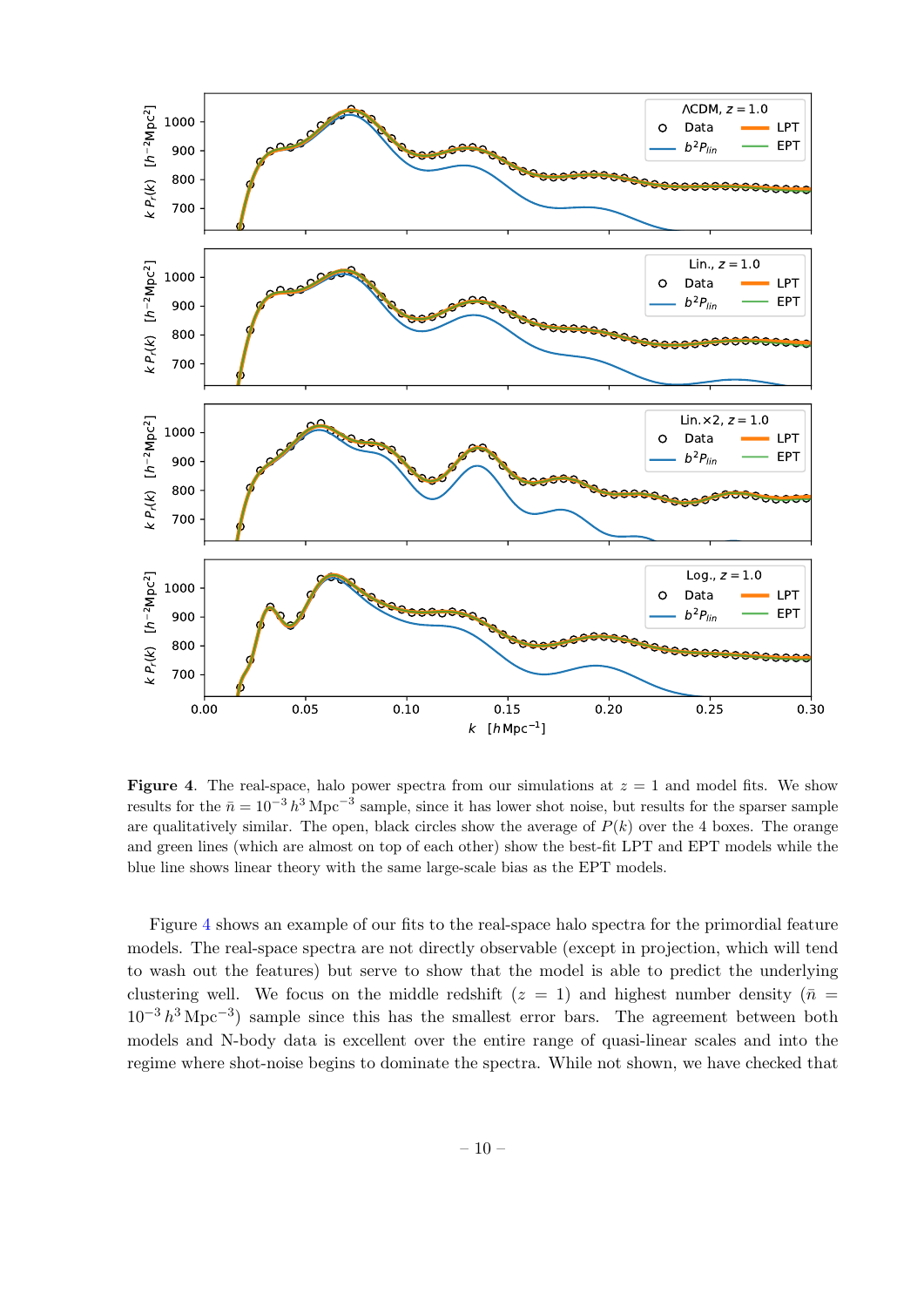

<span id="page-11-0"></span>Figure 5. Broadband-subtracted pairwise-velocity moments in real space for our fiducial halo sample with the "Lin.×2" linear power spectrum compared to predictions from LPT and EPT. As in basic ΛCDM models, there is excellent quantitative agreement between LPT and EPT in the zeroth and first moments, while in the second moment EPT slightly underpredicts the damping of 1-loop wiggles prominent at higher k.

the more biased sample and other redshift slices show similar levels of agreement.

In addition to the real-space power spectrum we have also measured the first two, real-space pairwise velocity moments of our halo samples and compared them to perturbation theory. These velocity statistics inform the angular structure of the redshift-space power spectrum (which we expect will eventually provide our tightest observational constraints on features) in addition to being well-defined observables in their own right, and extracting them individually gives us a closer look at oscillatory features that only become prominent at high  $\mu$ . Figure [5](#page-11-0) shows our best-fit LPT and EPT models for the model with two linear oscillations (Lin. $\times$ 2), again with broadband shapes subtracted to isolate the oscillatory components. Much as in ΛCDM models [\[49\]](#page-22-3) there is excellent agreement between LPT and EPT for the real-space power spectrum  $(P)$ , and the pairwise velocity  $(v)$ , while EPT tends to slightly underpredict the damping for the second moment  $(\sigma_{\ell})$ , especially as the one-loop oscillations become prominent at  $k > 0.1 h \text{Mpc}^{-1}$ . These differences are, however, small and the models predict almost identical power spectrum wedges. Nonetheless, they are helpful in informing our theoretical error budget when searchiing for oscillations close to the line-of-sight.

As Figs. [4](#page-10-0) and [5](#page-11-0) make clear the Eulerian and Lagrangian descriptions provide almost identical performance over the range of scales where we expect perturbation theory to be valid. We find this persists even for the redshift-space spectra, and so to avoid clutter we shall show only the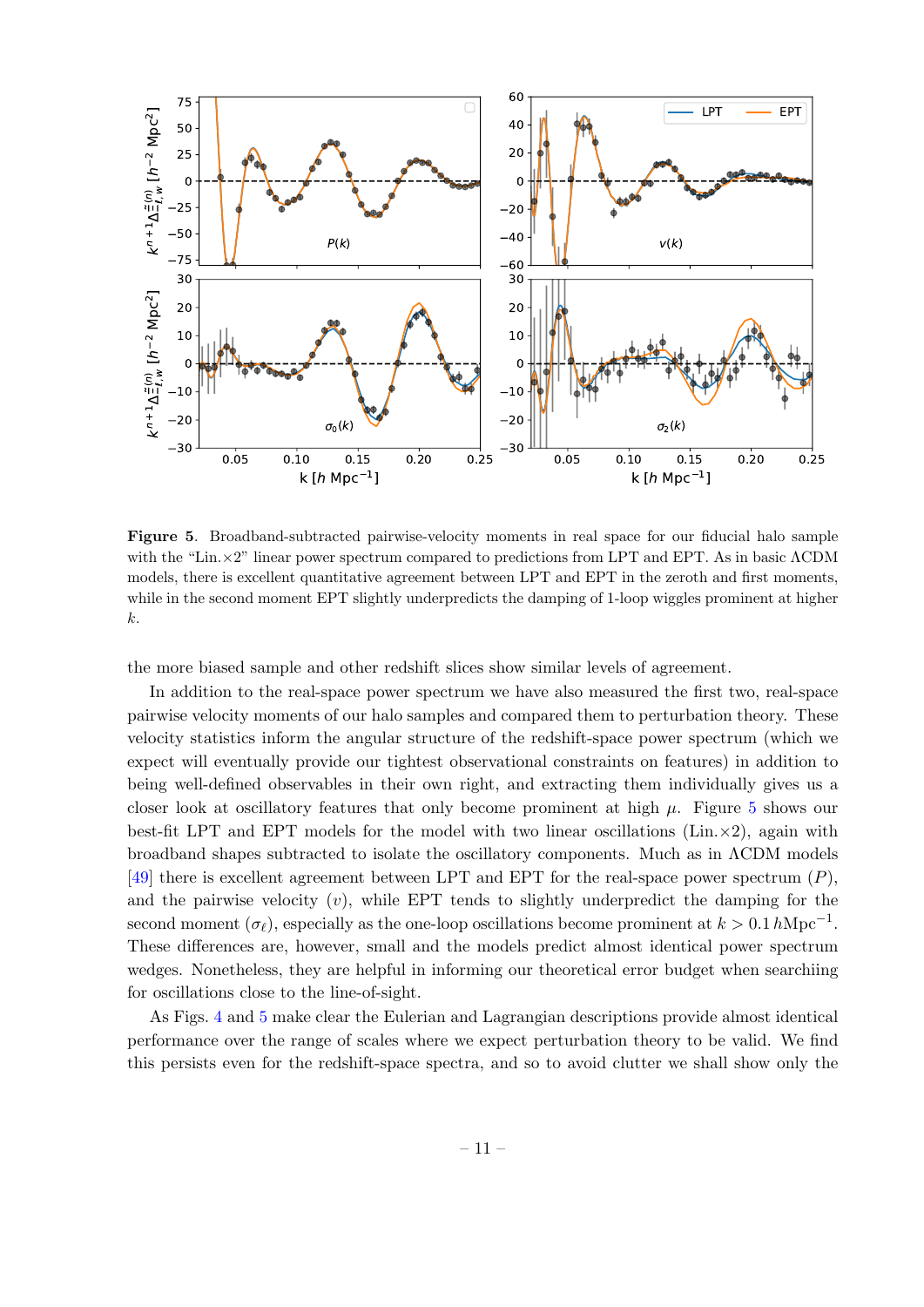

<span id="page-12-0"></span>**Figure 6.** The redshift-space, halo power spectrum wedges from our simulations at  $z = 1$  and model fits. We show results for the  $\bar{n} = 10^{-3} h^3 \text{ Mpc}^{-3}$  sample, since it has lower shot noise, but results for the sparser sample are qualitatively similar. The open circles show the average of  $P(k, \mu)$  for  $\mu = 0.1, 0.3, ...$ 0.9 (colors, bottom to top), the solid lines show the best-fit LPT model.

Lagrangian model in the following figures.

Figure [6](#page-12-0) compares the theory prediction (LPT moment expansion) and N-body data for the anisotropic power spectrum wedges  $P(k, \mu)$  in redshift space. The theory and data are in excellent agreement over a large range of scales and LOS angles  $\mu$ , though we note that the shot noise  $\sim \bar{n}^{-1}$  plays an increasingly dominant role at the highest k's shown. We focus on the redshiftspace wedges, which are independent in linear theory, but have checked that the theory returns an equivalently good fit to the smooth and oscillatory components of the multipoles.

As an additional check on possible theory differences, Fig. [7](#page-13-0) shows the predictions for the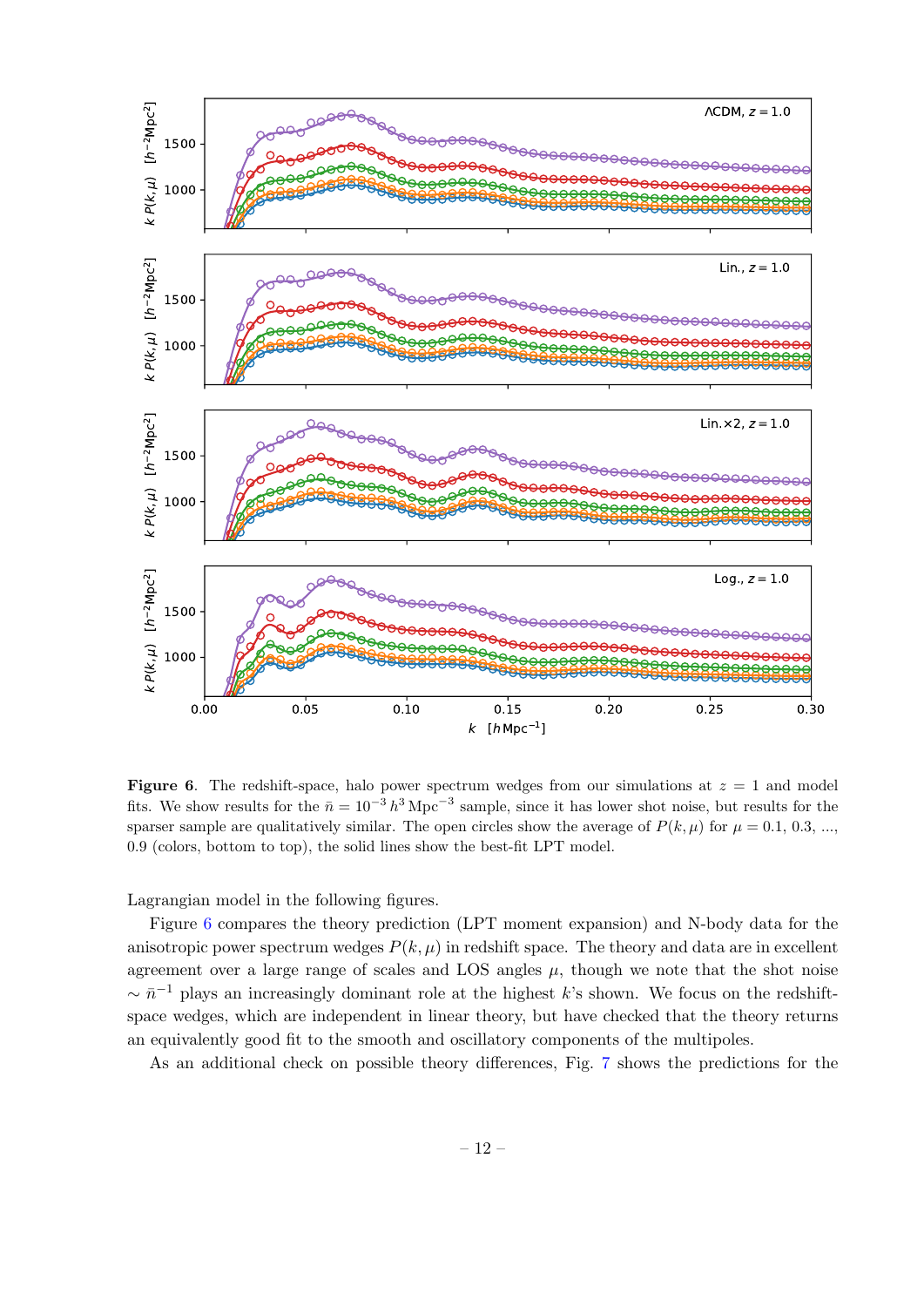

<span id="page-13-0"></span>Figure 7. Predictions using the LPT moment expansion, Gaussian streaming model and IR-resummed EPT (REPT) for the oscillatory components of the redshift-space power spectrum monopole and quadrupole at  $z = 1$  for the  $\bar{n} = 10^{-3} h^3 \text{ Mpc}^{-3}$  sample. The LPT and REPT models are in excellent agreement, especially compared to the scatter of the N-body data to which they were independently fit.

oscillatory components of  $P_{\ell}(k)$  (i.e. with the broadband subtracted) for our fiducial halo sample using our LPT moment expansion model, Gaussian streaming model and resummed Eulerian perturbation theory. Despite the Lagrangian and Eulerian models being fit separately to the wedges, i.e.  $P(k, \mu)$  data, all three models are in excellent agreement with each other and the N-body data for the multipoles,  $P_{\ell}(k)$ . The agreement is particularly impressive in comparison to the scatter in the N-body data, which are themselves tighter than expected for upcoming surveys with a total simulated volume of  $> 90 h^{-3} Gpc^3$ . In order to demonstrate their equivalence at low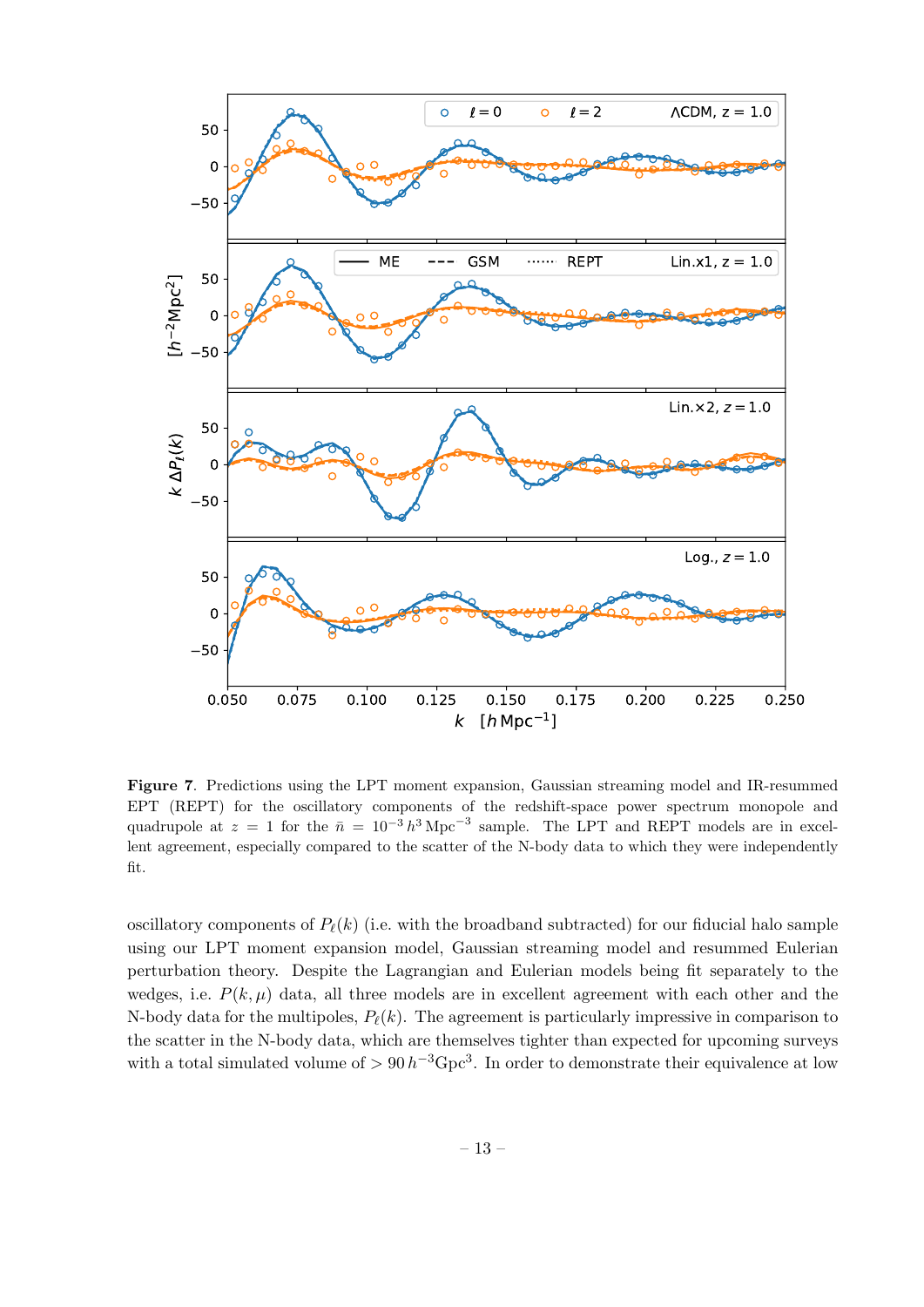

<span id="page-14-1"></span>Figure 8. As for Figs. [4](#page-10-0) and [6](#page-12-0) but for the model with an "induced feature" (see text and Fig. [2\)](#page-4-1).

 $k$ , we have matched the countererms between the moment expansion and Gaussian streaming model predictions (Appendix [B\)](#page-16-0), but note that at the highest  $k$ 's shown the GSM predictions for the quadrupole are in fact in slightly better agreement with the EPT prediction, suggesting that differences there are driven by the incomplete IR resummation of bulk velocities in the moment expansion (see ref. [\[49\]](#page-22-3) for further discussion).

Finally, Fig. [8](#page-14-1) shows similar fits to the model with 10 per cent early dark energy at  $z \simeq 10^4$ . Again the fiducial LPT model provides an excellent fit to the N-body data in both real and redshift space on quasi-linear scales, indicating that these scales can be used to constrain the amount of unclustered dark energy contributing to the expansion when such modes entered the horizon. A similar level of fit is obtained using other schemes such as resummed EPT, though we have not shown them for sake of brevity. Future surveys, probing large volumes at high redshift, should be able to constrain the expansion history via its effect on growth over a broad range of cosmic history.

# <span id="page-14-0"></span>6 Conclusions

We have investigated how well 1-loop perturbation theory, both Eulerian and Lagrangian, can model the redshift-space power spectra of biased tracers such as dark matter halos in models with either primordial or induced features. By comparing the models of ref. [\[49\]](#page-22-3) to clustering statistics measured from a series of large N-body simulations, we have shown that bias, non-linear evolution and redshift-space distortions can all be accurately accounted for by existing perturbative models with no need for any tuning or modification. This is the first demonstration that such perturbative models can fit the redshift-space clustering of biased tracers in such theories to per cent level precision on quasi-linear scales.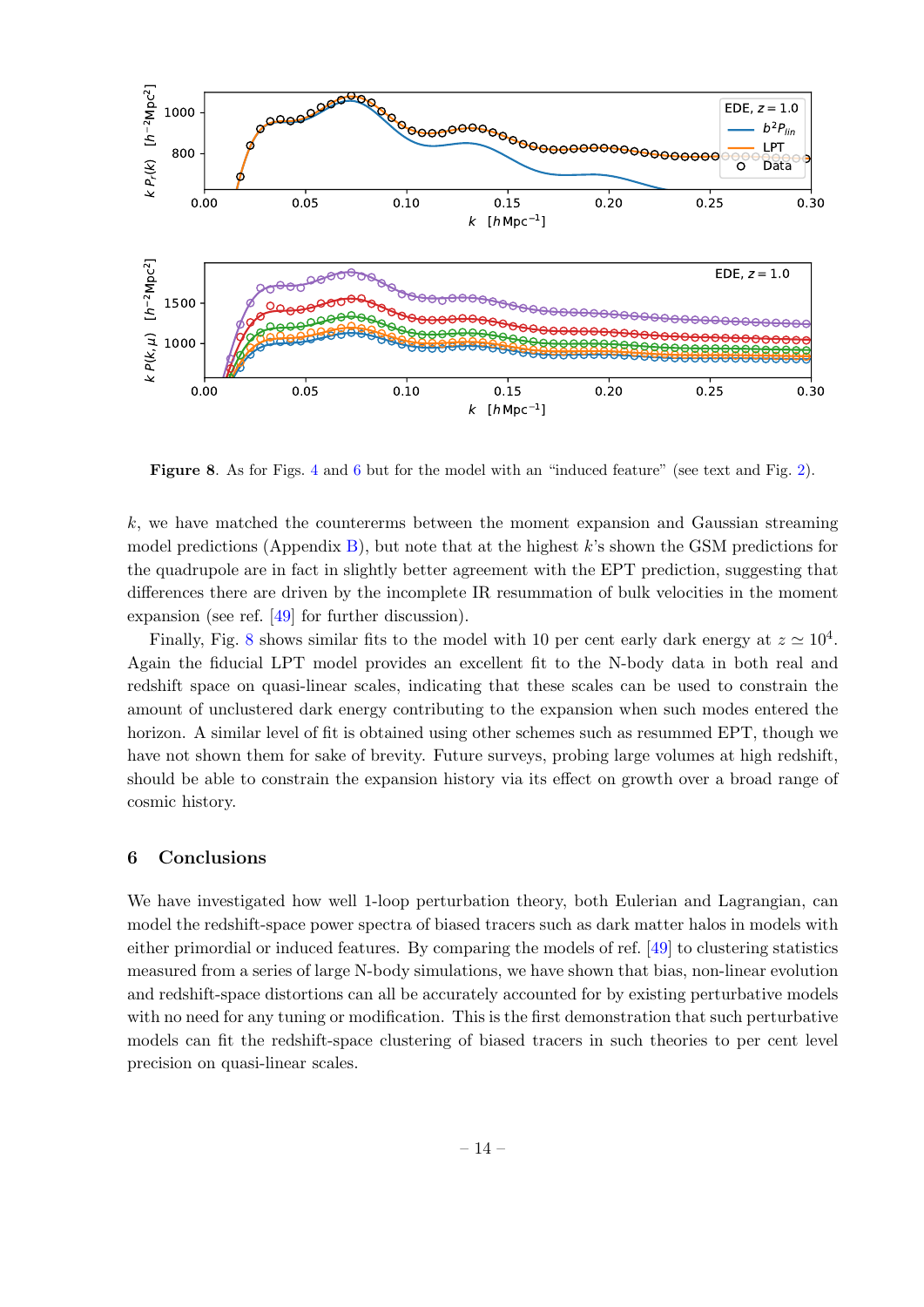We compare three primordial feature models (Fig. [1\)](#page-3-3) and one model with an "induced" feature imprinted by an epoch of early dark energy (Fig. [2\)](#page-4-1). We investigated two different schemes for modeling the dynamics (Eulerian and Lagrangian), several different IR resummation schemes, and different methods for including redshift-space distortions (a moment expansion and a cumulant expansion: the Gaussian Streaming Model). In all cases we find excellent agreement between the different theories and the N-body simulations. Figure [3](#page-7-1) shows that different methods of performing IR resummation give extremely similar predictions for the power spectrum. Figures [4](#page-10-0) and [5](#page-11-0) show that both LPT and EPT predict the real-space density and velocity statistics measured in our N-body simulations well to  $k \simeq 0.25 \, h \, \text{Mpc}^{-1}$ . With these ingredients, Fig. [6](#page-12-0) shows that the moment expansion accurately describes the redshift-space, power spectrum wedges,  $P(k, \mu)$  with Fig. [7](#page-13-0) highlighting the agreement on the oscillatory features in the multipole moments for both the moment expansion and a cumulant expansion. Figure [8](#page-14-1) shows the same excellent agreement for features induced by changes in the expansion history at high redshift, rather than imprinted upon the primordial power spectrum.

This extensive set of comparisons and tests imply that current perturbative models are up to the task of constraining models with features given suitably accurate redshift-space clustering data. Future surveys, capable of operating over large volumes at high redshift — shifting the non-linear scale to higher k and the fundamental mode to lower  $k$  — would be ideal in providing such constraints. We intend to return to the detectability of these features by different surveys [\[48\]](#page-22-2), and the impact of degeneracies, in a future paper. However, it is clear that future surveys that probe large volumes at high redshift should be able to constrain both primordial features and the expansion history over a broad range of cosmic history (via its effect on growth).

# Acknowledgments

We would like to thank Emanuele Castorina, Sergey Sibiryakov, and Marko Simonović for many useful discussions. We also thank the authors of ref. [\[18\]](#page-20-2) for making public their modification of the CLASS Boltzmann code including early dark energy. S.C. is supported by the National Science Foundation Graduate Research Fellowship (Grant No. DGE 1106400) and by the UC Berkeley Theoretical Astrophysics Center Astronomy and Astrophysics Graduate Fellowship. M.W. is supported by the U.S. Department of Energy and the NSF. This research has made use of NASA's Astrophysics Data System and the arXiv preprint server. This research used resources of the National Energy Research Scientific Computing Center (NERSC), a U.S. Department of Energy Office of Science User Facility operated under Contract No. DE-AC02-05CH11231.

#### <span id="page-15-0"></span>A Saddle-Point Approximation for Nonlinear Dispersions

In this appendix we expand upon the argument for selecting scale  $q = \omega/k$  in the logarithmic case, and show it follows as a special case of a more general expression in the large  $\omega$  limit. Suppose we have

$$
\Delta P_X(k) = P_{\Lambda \text{CDM}}(k) \sin(\omega \phi(k)) \tag{A.1}
$$

where  $\omega$  is a constant tunable parameter such that  $\omega\phi(k)$  is the (nonlinear) phase of the oscillating feature. We are interested in applying the saddle-point result for linear oscillations to this case.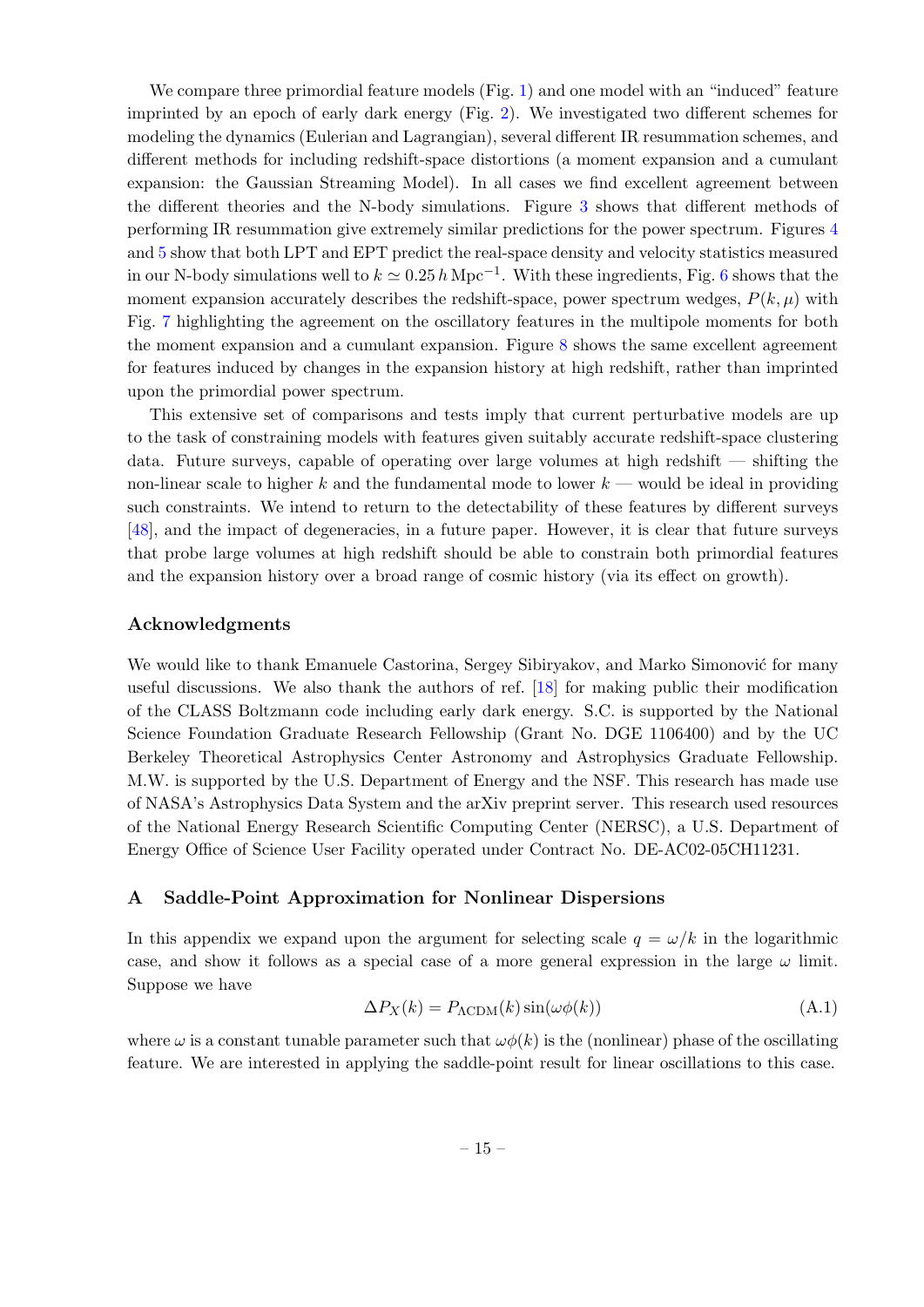Around some wavenumber  $k = k_0$  of interest, we can Taylor-expand the phase as

$$
\omega\phi(k) \simeq \omega \left( \phi_0 + \phi'_0(k - k_0) + \frac{1}{2}\phi''_0(k - k_0)^2 + \ldots \right)
$$
 (A.2)

where primes indicate derivatives with respect to k. Roughly, the linear approximation  $\phi_L$  =  $\phi_0 + \phi_0'(k - k_0)$  will be good provided that  $|k - k_0| < |\phi_0' / \phi_0''|$  independently of  $\omega$ . This also defines the window within which to a good approximation  $d\phi/dk \approx \phi'_0$ .

However, unless  $\phi(k)$  is linear, this window is not guaranteed to cover all interesting k. To restrict our calculation to the interval around  $k_0$  where the linear approximation is valid, let us multiply by a function  $W(k, k_0)$  with support in the interval and which falls to zero away from k<sub>0</sub> with characteristic width  $\sigma_k = |\phi'_0/\phi''_0|$ . Then we can approximate  $W(k, k_0) \sin(\omega \phi(k))$  as  $W(k, k_0)$  sin( $\omega \phi_L(k)$ ) everywhere. In addition, for the saddle-point approximation to work we also require that the Fourier-transformed feature be sharply localized at some scale, which will be equal to  $q_X = |\omega \phi'_0|$  in our case. This condition is controlled by  $\omega$ , since the number of cycles within our interval is  $N_{\rm cyc} = (2\pi)^{-1} |\omega \phi_0'^2/\phi_0''|$ ; for a given  $\phi(k)$  the bigger  $\omega$  is the better.

Following the above we have that the "windowed" feature  $W(k, k_0) \Delta P_X(k)$  receives a damping factor well-approximated by  $\Sigma^2(q_X = |\omega \phi_0'|)$ . By the same logic we can fill out the oscillatory signal by sequence of windows  $W(k, k_i)$  each with width  $\sim |\phi_i'/\phi_i''|$  such that  $\sum_i W(k, k_i) = 1$  at all k. Then, at any k we have that the damping is given by  $\Sigma^2(q_X = |\omega \phi'_i|)$ , which will to a very good approximation be equal to  $\phi'(k)$  from our previous arguments.

Let us apply this argument for the logarithmic features as an example. Setting  $\phi(k)$  =  $ln(k/k_*)$ , we see that the width is set by  $\sigma_k \sim k$  and that the requirement  $N_{\text{cyc}} \gg 1$  is equivalent to  $\omega \gg 2\pi$ . This limit is met by our fiducial  $\omega = 10$  and by the frequencies explored in the BOSS data in ref. [\[8\]](#page-18-3), who also set a related criterion for the sharpness of primordial features. Note that the fact that the corresponding  $\omega$ 's are large also implies that the approximation  $\phi'(k) \approx \phi'_i$ is a good one, with corrections of order  $\omega^{-1}$  for fixed  $N_{\text{cyc}}$ .

#### <span id="page-16-0"></span>B GSM vs. moment expansion

Beyond the moment expansion, the velocity statistics underlying redshift-space distortions can also be expanded via cumulant expansions to yield a variety of so-called streaming models [\[52\]](#page-22-6). A popular example is the Gaussian streaming model (GSM) [\[53,](#page-22-7) [54\]](#page-22-8), which derives from the cumulant expansion in (real) configuration space at second order. A particular strength of the GSM is its ability to accurately capture the nonlinear smoothing of the BAO feature in redshift space, which can be roughly attributed to the responsible bulk displacements truncating at second order in the configuration-space cumulants [\[49\]](#page-22-3).

Recently [\[49\]](#page-22-3), we argued that percent-level modeling of the redshift-space power spectrum requires including the third moment, or at least approximating its effect via a counterterm ansatz. Naively, this would rule out using the GSM for full-shape RSD analyses at intermediate (but perturbative) scales; however, a proper accounting of the counterterms in the second moment shows that its quadrupole requires a counterterm degenerate with the above ansatz. Specifically, splitting the two-point function into contributions from large-scale bias and effective corrections as in Eq. 5.1 of ref. [\[49\]](#page-22-3) and comparing with expressions for the velocity moments in LPT (Eqs. 4.11- 15) one sees that the complete set of counterterms for the power spectrum can be obtained within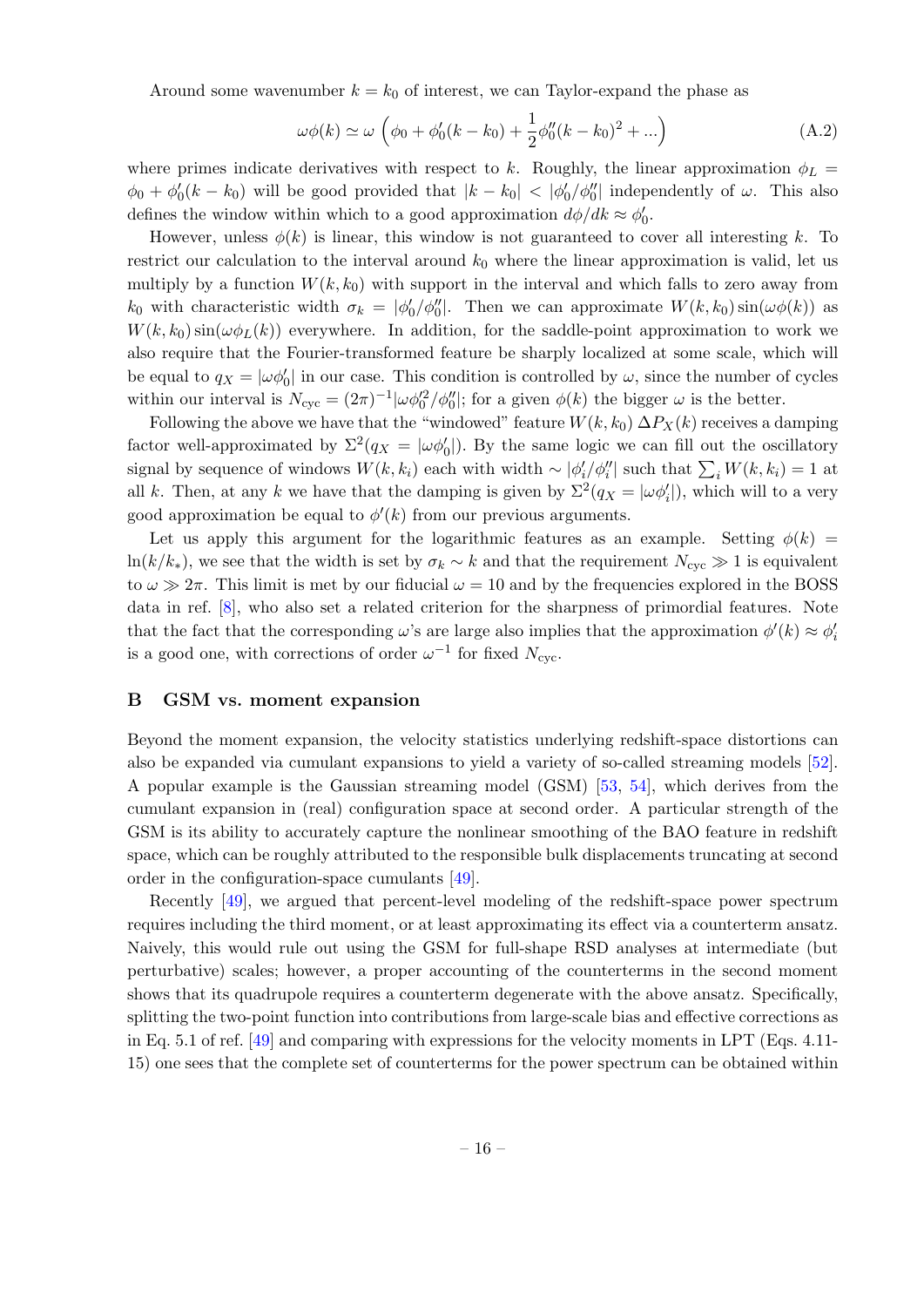$$
\alpha_P = \alpha_0, \quad \alpha_v = \alpha_2 - \frac{1}{18}\alpha_4, \quad \alpha_\sigma^{(2)} = -\frac{2}{9}\alpha_4,
$$
\n(B.1)

where  $\alpha_{\sigma}^{(2)}$  is the counterterm to the quadrupole of  $\sigma_{12}^2(\mathbf{k})$  multiplying the Zeldovich power spectrum  $P_{\text{Zel}}(k)$ . This implies that the Fourier-transformed GSM can adequately model the redshiftspace power spectrum while also accurately capturing nonlinear smoothing of power spectrum features.

# References

- <span id="page-17-0"></span>[1] J. A. Peacock, Cosmological Physics. Jan., 1999.
- <span id="page-17-3"></span>[2] S. Dodelson, Modern cosmology. 2003.
- <span id="page-17-1"></span>[3] Planck Collaboration, Y. Akrami, F. Arroja, M. Ashdown, J. Aumont, C. Baccigalupi, M. Ballardini, A. J. Banday, R. B. Barreiro, N. Bartolo, S. Basak, R. Battye, K. Benabed, J. P. Bernard, M. Bersanelli, P. Bielewicz, J. J. Bock, J. R. Bond, J. Borrill, F. R. Bouchet, F. Boulanger, M. Bucher, C. Burigana, R. C. Butler, E. Calabrese, J. F. Cardoso, J. Carron, B. Casaponsa, A. Challinor, H. C. Chiang, L. P. L. Colombo, C. Combet, D. Contreras, B. P. Crill, F. Cuttaia, P. de Bernardis, G. de Zotti, J. Delabrouille, J. M. Delouis, F. X. Désert, E. Di Valentino, C. Dickinson, J. M. Diego, S. Donzelli, O. Doré, M. Douspis, A. Ducout, X. Dupac, G. Efstathiou, F. Elsner, T. A. Enßlin, H. K. Eriksen, E. Falgarone, Y. Fantaye, J. Fergusson, R. Fernandez-Cobos, F. Finelli, F. Forastieri, M. Frailis, E. Franceschi, A. Frolov, S. Galeotta, S. Galli, K. Ganga, R. T. Génova-Santos, M. Gerbino, T. Ghosh, J. González-Nuevo, K. M. Górski, S. Gratton, A. Gruppuso, J. E. Gudmundsson, J. Hamann, W. Hand ley, F. K. Hansen, G. Helou, D. Herranz, E. Hivon, Z. Huang, A. H. Jaffe, W. C. Jones, A. Karakci, E. Keihänen, R. Keskitalo, K. Kiiveri, J. Kim, T. S. Kisner, L. Knox, N. Krachmalnicoff, M. Kunz, H. Kurki-Suonio, G. Lagache, J. M. Lamarre, M. Langer, A. Lasenby, M. Lattanzi, C. R. Lawrence, M. Le Jeune, J. P. Leahy, J. Lesgourgues, F. Levrier, A. Lewis, M. Liguori, P. B. Lilje, M. Lilley, V. Lindholm, M. López-Caniego, P. M. Lubin, Y. Z. Ma, J. F. Macías-Pérez, G. Maggio, D. Maino, N. Mand olesi, A. Mangilli, A. Marcos-Caballero, M. Maris, P. G. Martin, E. Martínez-González, S. Matarrese, N. Mauri, J. D. McEwen, P. D. Meerburg, P. R. Meinhold, A. Melchiorri, A. Mennella, M. Migliaccio, M. Millea, S. Mitra, M. A. Miville-Deschênes, D. Molinari, A. Moneti, L. Montier, G. Morgante, A. Moss, S. Mottet, M. M¨unchmeyer, P. Natoli, H. U. Nørgaard-Nielsen, C. A. Oxborrow, L. Pagano, D. Paoletti, B. Partridge, G. Patanchon, T. J. Pearson, M. Peel, H. V. Peiris, F. Perrotta, V. Pettorino, F. Piacentini, L. Polastri, G. Polenta, J. L. Puget, J. P. Rachen, M. Reinecke, M. Remazeilles, A. Renzi, G. Rocha, C. Rosset, G. Roudier, J. A. Rubiño-Martín, B. Ruiz-Granados, L. Salvati, M. Sandri, M. Savelainen, D. Scott, E. P. S. Shellard, M. Shiraishi, C. Sirignano, G. Sirri, L. D. Spencer, R. Sunyaev, A. S. Suur-Uski, J. A. Tauber, D. Tavagnacco, M. Tenti, L. Terenzi, L. Toffolatti, M. Tomasi, T. Trombetti, J. Valiviita, B. Van Tent, L. Vibert, P. Vielva, F. Villa, N. Vittorio, B. D. Wandelt, I. K. Wehus, M. White, S. D. M. White, A. Zacchei, and A. Zonca, Planck 2018 results. I. Overview and the cosmological legacy of Planck, arXiv e-prints (July, 2018) arXiv:1807.06205, [[arXiv:1807.06205](http://arxiv.org/abs/1807.06205)].
- <span id="page-17-2"></span>[4] J. Chluba, J. Hamann, and S. P. Patil, *Features and new physical scales in primordial observables:* Theory and observation, International Journal of Modern Physics D 24 (June, 2015) 1530023, [[arXiv:1505.01834](http://arxiv.org/abs/1505.01834)].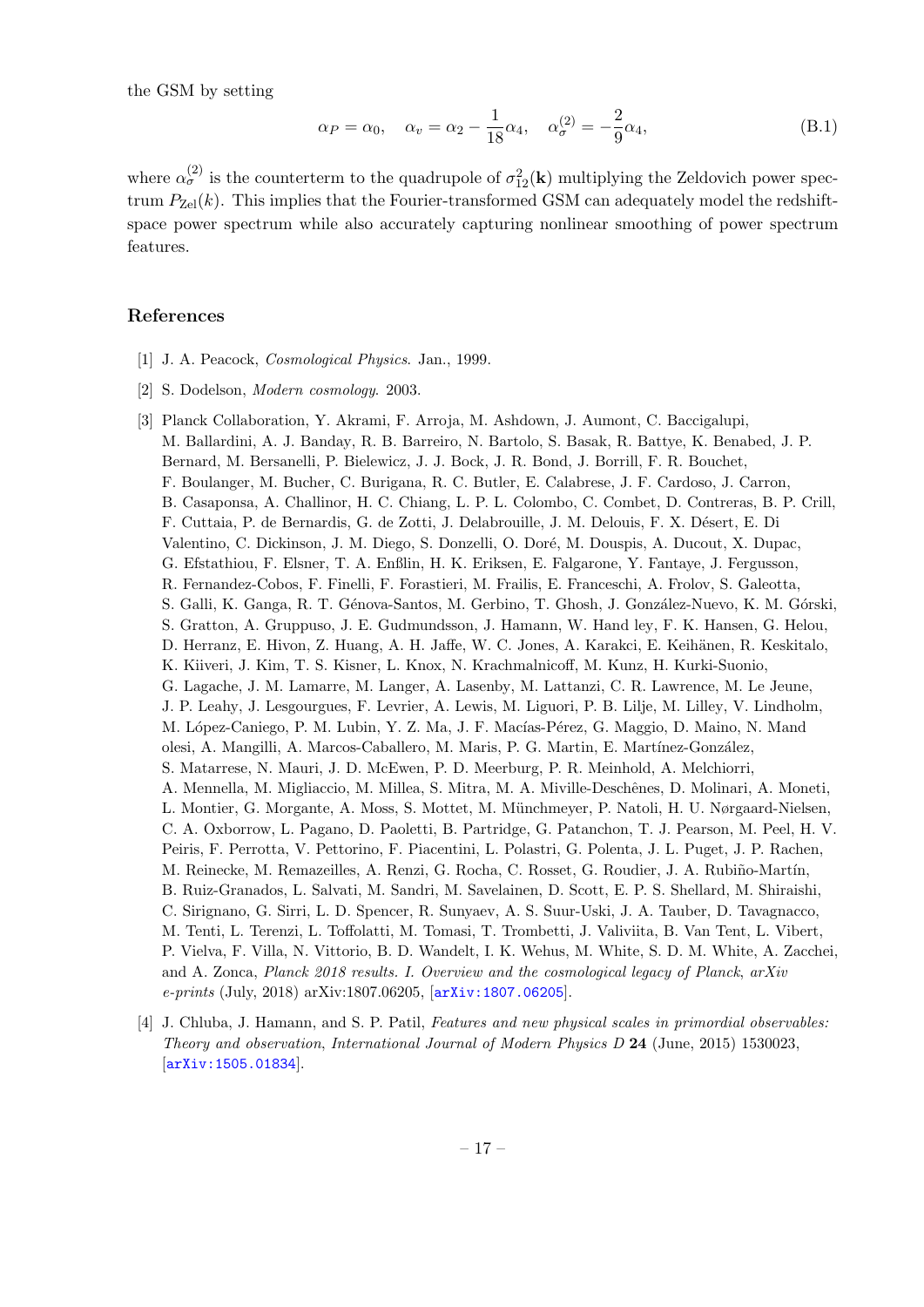- <span id="page-18-0"></span>[5] A. Slosar, X. Chen, C. Dvorkin, D. Meerburg, B. Wallisch, D. Green, and E. Silverstein, Scratches from the Past: Inflationary Archaeology through Features in the Power Spectrum of Primordial Fluctuations, Bulletin of the  $AAS$  51 (May, 2019) 98,  $[arXiv:1903.09883]$  $[arXiv:1903.09883]$  $[arXiv:1903.09883]$ .
- <span id="page-18-1"></span>[6] D. H. Weinberg, M. J. Mortonson, D. J. Eisenstein, C. Hirata, A. G. Riess, and E. Rozo, Observational probes of cosmic acceleration, PhysRep 530 (Sept., 2013) 87–255, [[arXiv:1201.2434](http://arxiv.org/abs/1201.2434)].
- <span id="page-18-2"></span>[7] Planck Collaboration, Y. Akrami, F. Arroja, M. Ashdown, J. Aumont, C. Baccigalupi, M. Ballardini, A. J. Banday, R. B. Barreiro, N. Bartolo, S. Basak, K. Benabed, J. P. Bernard, M. Bersanelli, P. Bielewicz, J. J. Bock, J. R. Bond, J. Borrill, F. R. Bouchet, F. Boulanger, M. Bucher, C. Burigana, R. C. Butler, E. Calabrese, J. F. Cardoso, J. Carron, A. Challinor, H. C. Chiang, L. P. L. Colombo, C. Combet, D. Contreras, B. P. Crill, F. Cuttaia, P. de Bernardis, G. de Zotti, J. Delabrouille, J. M. Delouis, E. Di Valentino, J. M. Diego, S. Donzelli, O. Dor´e, M. Douspis, A. Ducout, X. Dupac, S. Dusini, G. Efstathiou, F. Elsner, T. A. Enßlin, H. K. Eriksen, Y. Fantaye, J. Fergusson, R. Fernandez-Cobos, F. Finelli, F. Forastieri, M. Frailis, E. Franceschi, A. Frolov, S. Galeotta, S. Galli, K. Ganga, C. Gauthier, R. T. Génova-Santos, M. Gerbino, T. Ghosh, J. González-Nuevo, K. M. Górski, S. Gratton, A. Gruppuso, J. E. Gudmundsson, J. Hamann, W. Handley, F. K. Hansen, D. Herranz, E. Hivon, D. C. Hooper, Z. Huang, A. H. Jaffe, W. C. Jones, E. Keihänen, R. Keskitalo, K. Kiiveri, J. Kim, T. S. Kisner, N. Krachmalnicoff, M. Kunz, H. Kurki-Suonio, G. Lagache, J. M. Lamarre, A. Lasenby, M. Lattanzi, C. R. Lawrence, M. Le Jeune, J. Lesgourgues, F. Levrier, A. Lewis, M. Liguori, P. B. Lilje, V. Lindholm, M. Lpez-Caniego, P. M. Lubin, Y. Z. Ma, J. F. Macías-Pérez, G. Maggio, D. Maino, N. Mandolesi, A. Mangilli, A. Marcos-Caballero, M. Maris, P. G. Martin, E. Martínez-González, S. Matarrese, N. Mauri, J. D. McEwen, P. D. Meerburg, P. R. Meinhold, A. Melchiorri, A. Mennella, M. Migliaccio, S. Mitra, M. A. Miville-Deschênes, D. Molinari, A. Moneti, L. Montier, G. Morgante, A. Moss, M. M¨unchmeyer, P. Natoli, H. U. Nørgaard-Nielsen, L. Pagano, D. Paoletti, B. Partridge, G. Patanchon, H. V. Peiris, F. Perrotta, V. Pettorino, F. Piacentini, L. Polastri, G. Polenta, J. L. Puget, J. P. Rachen, M. Reinecke, M. Remazeilles, A. Renzi, G. Rocha, C. Rosset, G. Roudier, J. A. Rubiño-Martín, B. Ruiz-Granados, L. Salvati, M. Sandri, M. Savelainen, D. Scott, E. P. S. Shellard, M. Shiraishi, C. Sirignano, G. Sirri, L. D. Spencer, R. Sunyaev, A. S. Suur-Uski, J. A. Tauber, D. Tavagnacco, M. Tenti, L. Toffolatti, M. Tomasi, T. Trombetti, J. Valiviita, B. Van Tent, P. Vielva, F. Villa, N. Vittorio, B. D. Wandelt, I. K. Wehus, S. D. M. White, A. Zacchei, J. P. Zibin, and A. Zonca, Planck 2018 results. X. Constraints on inflation, arXiv e-prints (July, 2018) arXiv:1807.06211, [[arXiv:1807.06211](http://arxiv.org/abs/1807.06211)].
- <span id="page-18-3"></span>[8] F. Beutler, M. Biagetti, D. Green, A. Slosar, and B. Wallisch, Primordial features from linear to nonlinear scales, Physical Review Research 1 (Dec., 2019) 033209,  $[array]$  1906.08758.
- <span id="page-18-4"></span>[9] Planck Collaboration, N. Aghanim, Y. Akrami, M. Ashdown, J. Aumont, C. Baccigalupi, M. Ballardini, A. J. Banday, R. B. Barreiro, N. Bartolo, S. Basak, R. Battye, K. Benabed, J. P. Bernard, M. Bersanelli, P. Bielewicz, J. J. Bock, J. R. Bond, J. Borrill, F. R. Bouchet, F. Boulanger, M. Bucher, C. Burigana, R. C. Butler, E. Calabrese, J. F. Cardoso, J. Carron, A. Challinor, H. C. Chiang, J. Chluba, L. P. L. Colombo, C. Combet, D. Contreras, B. P. Crill, F. Cuttaia, P. de Bernardis, G. de Zotti, J. Delabrouille, J. M. Delouis, E. Di Valentino, J. M. Diego, O. Doré, M. Douspis, A. Ducout, X. Dupac, S. Dusini, G. Efstathiou, F. Elsner, T. A. Enßlin, H. K. Eriksen, Y. Fantaye, M. Farhang, J. Fergusson, R. Fernandez-Cobos, F. Finelli, F. Forastieri, M. Frailis, A. A. Fraisse, E. Franceschi, A. Frolov, S. Galeotta, S. Galli, K. Ganga, R. T. Génova-Santos, M. Gerbino, T. Ghosh, J. González-Nuevo, K. M. Górski, S. Gratton, A. Gruppuso, J. E. Gudmundsson, J. Hamann, W. Handley, F. K. Hansen, D. Herranz, S. R. Hildebrandt, E. Hivon, Z. Huang, A. H. Jaffe, W. C. Jones, A. Karakci, E. Keihänen, R. Keskitalo, K. Kiiveri, J. Kim, T. S. Kisner, L. Knox, N. Krachmalnicoff, M. Kunz, H. Kurki-Suonio,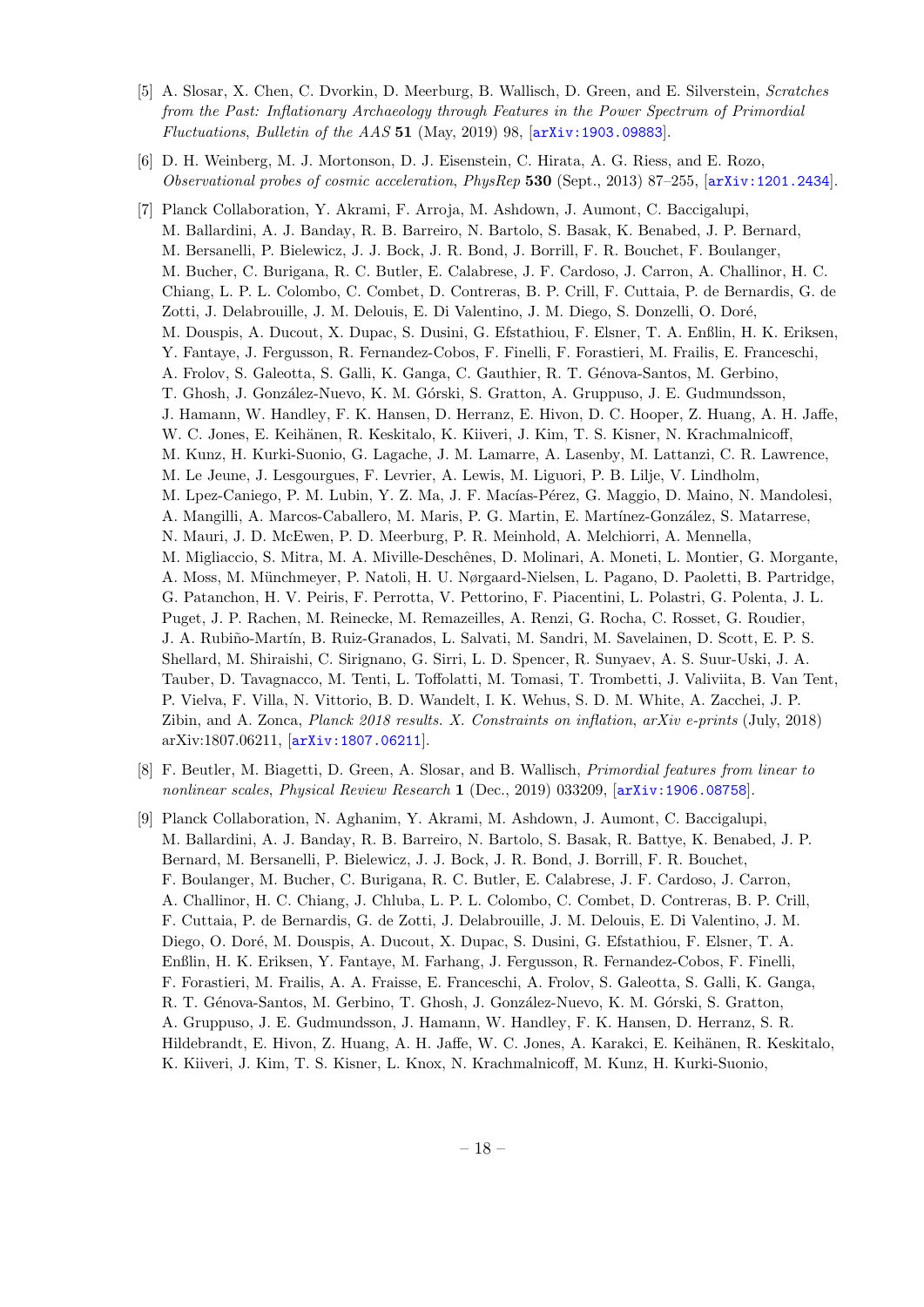G. Lagache, J. M. Lamarre, A. Lasenby, M. Lattanzi, C. R. Lawrence, M. Le Jeune, P. Lemos, J. Lesgourgues, F. Levrier, A. Lewis, M. Liguori, P. B. Lilje, M. Lilley, V. Lindholm, M. López-Caniego, P. M. Lubin, Y. Z. Ma, J. F. Macías-Pérez, G. Maggio, D. Maino, N. Mandolesi, A. Mangilli, A. Marcos-Caballero, M. Maris, P. G. Martin, M. Martinelli, E. Martínez-González, S. Matarrese, N. Mauri, J. D. McEwen, P. R. Meinhold, A. Melchiorri, A. Mennella, M. Migliaccio, M. Millea, S. Mitra, M. A. Miville-Deschênes, D. Molinari, L. Montier, G. Morgante, A. Moss, P. Natoli, H. U. Nørgaard-Nielsen, L. Pagano, D. Paoletti, B. Partridge, G. Patanchon, H. V. Peiris, F. Perrotta, V. Pettorino, F. Piacentini, L. Polastri, G. Polenta, J. L. Puget, J. P. Rachen, M. Reinecke, M. Remazeilles, A. Renzi, G. Rocha, C. Rosset, G. Roudier, J. A. Rubiño-Martín, B. Ruiz-Granados, L. Salvati, M. Sandri, M. Savelainen, D. Scott, E. P. S. Shellard, C. Sirignano, G. Sirri, L. D. Spencer, R. Sunyaev, A. S. Suur-Uski, J. A. Tauber, D. Tavagnacco, M. Tenti, L. Toffolatti, M. Tomasi, T. Trombetti, L. Valenziano, J. Valiviita, B. Van Tent, L. Vibert, P. Vielva, F. Villa, N. Vittorio, B. D. Wand elt, I. K. Wehus, M. White, S. D. M. White, A. Zacchei, and A. Zonca, Planck 2018 results. VI. Cosmological parameters, arXiv e-prints (July, 2018) arXiv:1807.06209, [[arXiv:1807.06209](http://arxiv.org/abs/1807.06209)].

- <span id="page-19-0"></span>[10] Y. Feng, M.-Y. Chu, U. Seljak, and P. McDonald, FastPM: Scaling N-body Particle Mesh solver, May, 2019.
- <span id="page-19-1"></span>[11] N. Hand, Y. Feng, F. Beutler, Y. Li, C. Modi, U. Seljak, and Z. Slepian, nbodykit: An Open-source, Massively Parallel Toolkit for Large-scale Structure, AJ 156 (Oct, 2018) 160, [[arXiv:1712.05834](http://arxiv.org/abs/1712.05834)].
- <span id="page-19-2"></span>[12] J. N. Grieb, A. G. S´anchez, S. Salazar-Albornoz, R. Scoccimarro, M. Crocce, C. Dalla Vecchia, F. Montesano, H. Gil-Marín, A. J. Ross, F. Beutler, S. Rodríguez-Torres, C.-H. Chuang, F. Prada, F.-S. Kitaura, A. J. Cuesta, D. J. Eisenstein, W. J. Percival, M. Vargas-Magaña, J. L. Tinker, R. Tojeiro, J. R. Brownstein, C. Maraston, R. C. Nichol, M. D. Olmstead, L. Samushia, H.-J. Seo, A. Streblyanska, and G.-b. Zhao, The clustering of galaxies in the completed SDSS-III Baryon Oscillation Spectroscopic Survey: Cosmological implications of the Fourier space wedges of the final sample, MNRAS 467 (May, 2017) 2085–2112, [[arXiv:1607.03143](http://arxiv.org/abs/1607.03143)].
- <span id="page-19-3"></span>[13] DESI Collaboration, A. Aghamousa, J. Aguilar, S. Ahlen, S. Alam, L. E. Allen, C. Allende Prieto, J. Annis, S. Bailey, C. Balland, and et al., The DESI Experiment Part I: Science,Targeting, and Survey Design, ArXiv e-prints (Oct., 2016) [[arXiv:1611.00036](http://arxiv.org/abs/1611.00036)].
- <span id="page-19-4"></span>[14] D. Schlegel, J. A. Kollmeier, and S. Ferraro, The MegaMapper: a z > 2 spectroscopic instrument for the study of Inflation and Dark Energy, in Bulletin of the AAS, vol. 51, p. 229, Sept., 2019. [arXiv:1907.11171](http://arxiv.org/abs/1907.11171).
- <span id="page-19-5"></span>[15] The MSE Science Team, C. Babusiaux, M. Bergemann, A. Burgasser, S. Ellison, D. Haggard, D. Huber, M. Kaplinghat, T. Li, J. Marshall, S. Martell, A. McConnachie, W. Percival, A. Robotham, Y. Shen, S. Thirupathi, K.-V. Tran, C. Yeche, D. Yong, V. Adibekyan, V. Silva Aguirre, G. Angelou, M. Asplund, M. Balogh, P. Banerjee, M. Bannister, D. Barría, G. Battaglia, A. Bayo, K. Bechtol, P. G. Beck, T. C. Beers, E. P. Bellinger, T. Berg, J. M. Bestenlehner, M. Bilicki, B. Bitsch, J. Bland-Hawthorn, A. S. Bolton, A. Boselli, J. Bovy, A. Bragaglia, D. Buzasi, E. Caffau, J. Cami, T. Carleton, L. Casagrande, S. Cassisi, M. Catelan, C. Chang, L. Cortese, I. Damjanov, L. J. M. Davies, R. de Grijs, G. de Rosa, A. Deason, P. di Matteo, A. Drlica-Wagner, D. Erkal, A. Escorza, L. Ferrarese, S. W. Fleming, A. Font-Ribera, K. Freeman, B. T. Gänsicke, M. Gabdeev, S. Gallagher, D. Gandolfi, R. A. García, P. Gaulme, M. Geha, M. Gennaro, M. Gieles, K. Gilbert, Y. Gordon, A. Goswami, J. P. Greco, C. Grillmair, G. Guiglion, V. Hénault-Brunet, P. Hall, G. Hand ler, T. Hansen, N. Hathi, D. Hatzidimitriou, M. Haywood, J. V. Hern´andez Santisteban, L. Hillenbrand, A. M. Hopkins, C. Howlett, M. J. Hudson, R. Ibata, D. Ilić, P. Jablonka, A. Ji, L. Jiang, S. Juneau, A. Karakas, D. Karinkuzhi, S. Y. Kim, X. Kong,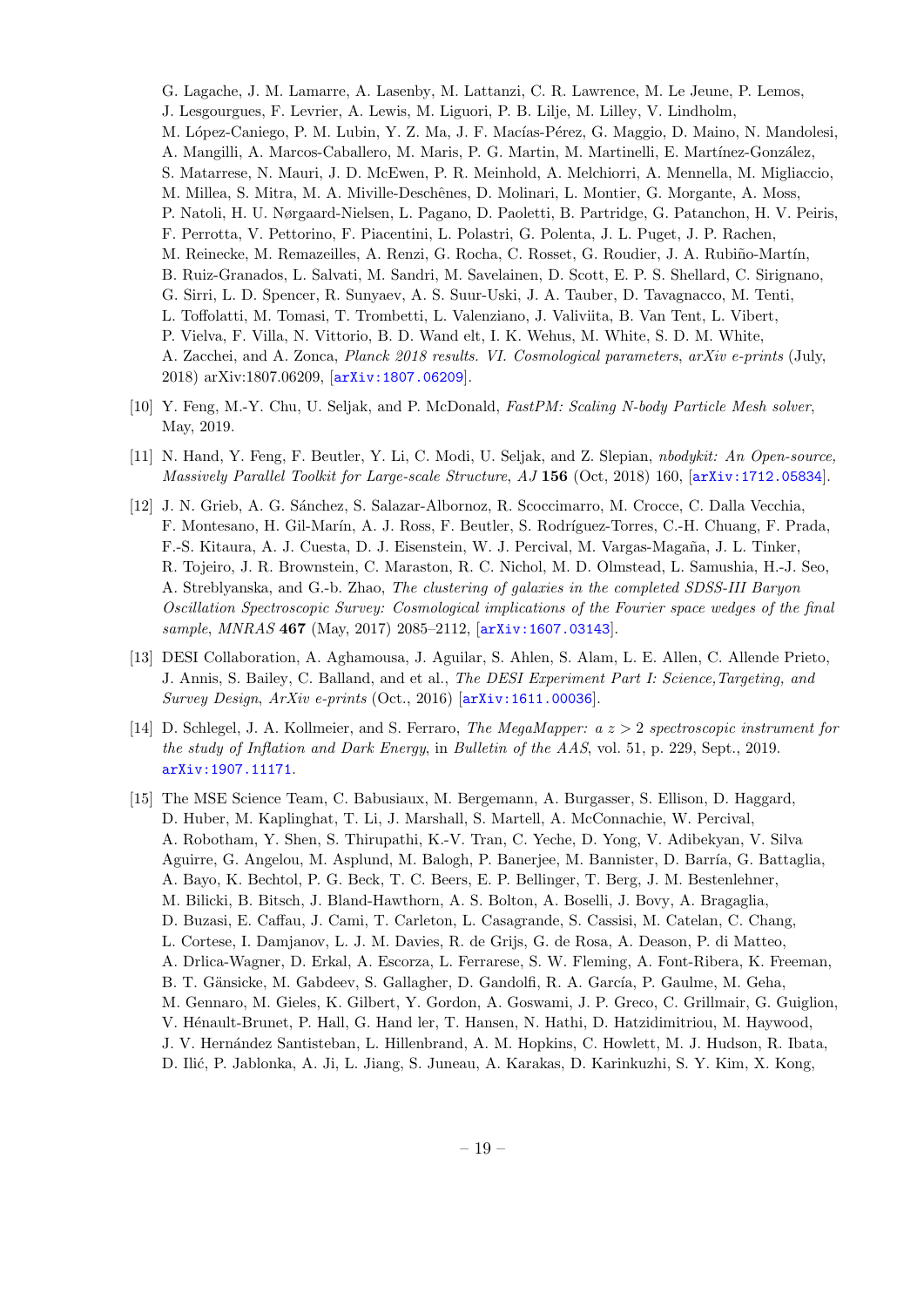I. Konstantopoulos, J.-K. Krogager, C. Lagos, R. Lallement, C. Laporte, Y. Lebreton, K.-G. Lee, G. F. Lewis, S. Lianou, X. Liu, N. Lodieu, J. Loveday, S. Mészáros, M. Makler, Y.-Y. Mao, D. Marchesini, N. Martin, M. Mateo, C. Melis, T. Merle, A. Miglio, F. Gohar Mohammad, K. Molaverdikhani, R. Monier, T. Morel, B. Mosser, D. Nataf, L. Necib, H. R. Neilson, J. A. Newman, A. M. Nierenberg, B. Nord, P. Noterdaeme, C. O'Dea, M. Oshagh, A. B. Pace, N. Palanque-Delabrouille, G. Pandey, L. C. Parker, M. S. Pawlowski, A. H. G. Peter, P. Petitjean, A. Petric, V. Placco, L. C. Popović, A. M. Price-Whelan, A. Prsa, S. Ravindranath, R. M. Rich, J. Ruan, J. Rybizki, C. Sakari, R. E. Sanderson, R. Schiavon, C. Schimd, A. Serenelli, A. Siebert, M. Siudek, R. Smiljanic, D. Smith, J. Sobeck, E. Starkenburg, D. Stello, G. M. Szabó, R. Szabo, M. A. Taylor, K. Thanjavur, G. Thomas, E. Tollerud, S. Toonen, P.-E. Tremblay, L. Tresse, M. Tsantaki, M. Valentini, S. Van Eck, A. Variu, K. Venn, E. Villaver, M. G. Walker, Y. Wang, Y. Wang, M. J. Wilson, N. Wright, S. Xu, M. Yildiz, H. Zhang, K. Zwintz, B. Anguiano, M. Bedell, W. Chaplin, R. Collet, J.-C. Cuillandre, P.-A. Duc, N. Flagey, J. Hermes, A. Hill, D. Kamath, M. B. Laychak, K. Małek, M. Marley, A. Sheinis, D. Simons, S. G. Sousa, K. Szeto, Y.-S. Ting, S. Vegetti, L. Wells, F. Babas, S. Bauman, A. Bosselli, P. Côté, M. Colless, J. Comparat, H. Courtois, D. Crampton, S. Croom, L. Davies, R. de Grijs, K. Denny, D. Devost, P. di Matteo, S. Driver, M. Fernandez-Lorenzo, R. Guhathakurta, Z. Han, C. Higgs, V. Hill, K. Ho, A. Hopkins, M. Hudson, R. Ibata, S. Isani, M. Jarvis, A. Johnson, E. Jullo, N. Kaiser, J.-P. Kneib, J. Koda, G. Koshy, S. Mignot, R. Murowinski, J. Newman, A. Nusser, A. Pancoast, E. Peng, C. Peroux, C. Pichon, B. Poggianti, J. Richard, D. Salmon, A. Seibert, P. Shastri, D. Smith, F. Sutaria, C. Tao, E. Taylor, B. Tully, L. van Waerbeke, T. Vermeulen, M. Walker, J. Willis, C. Willot, and K. Withington, The Detailed Science Case for the Maunakea Spectroscopic Explorer, 2019 edition, arXiv e-prints (Apr., 2019) arXiv:1904.04907, [[arXiv:1904.04907](http://arxiv.org/abs/1904.04907)].

- <span id="page-20-0"></span>[16] A. Slosar, Z. Ahmed, D. Alonso, M. A. Amin, E. J. Arena, K. Bandura, N. Battaglia, J. Blazek, P. Bull, E. Castorina, T.-C. Chang, L. Connor, R. Davé, C. Dvorkin, A. van Engelen, S. Ferraro, R. Flauger, S. Foreman, J. Frisch, D. Green, G. Holder, D. Jacobs, M. C. Johnson, J. S. Dillon, D. Karagiannis, A. A. Kaurov, L. Knox, A. Liu, M. Loverde, Y.-Z. Ma, K. W. Masui, T. McClintock, K. Moodley, M. Munchmeyer, L. B. Newburgh, C. Ng, A. Nomerotski, P. O'Connor, A. Obuljen, H. Padmanabhan, D. Parkinson, J. X. Prochaska, S. Rajendran, D. Rapetti, B. Saliwanchik, E. Schaan, N. Sehgal, J. R. Shaw, C. Sheehy, E. Sheldon, R. Shirley, E. Silverstein, T. Slatyer, A. Slosar, P. Stankus, A. Stebbins, P. T. Timbie, G. S. Tucker, W. Tyndall, F. Villaescusa Navarro, B. Wallisch, and M. White, Packed Ultra-wideband Mapping Array (PUMA): A Radio Telescope for Cosmology and Transients, in Bulletin of the AAS, vol. 51, p. 53, Sep, 2019. [arXiv:1907.12559](http://arxiv.org/abs/1907.12559).
- <span id="page-20-1"></span>[17] J. Adams, B. Cresswell, and R. Easther, Inflationary perturbations from a potential with a step, PRD 64 (Dec., 2001) 123514, [[astro-ph/0102236](http://xxx.lanl.gov/abs/astro-ph/0102236)].
- <span id="page-20-2"></span>[18] J. C. Hill, E. McDonough, M. W. Toomey, and S. Alexander, Early Dark Energy Does Not Restore Cosmological Concordance, arXiv e-prints (Mar., 2020) arXiv:2003.07355, [[arXiv:2003.07355](http://arxiv.org/abs/2003.07355)].
- [19] M. M. Ivanov, E. McDonough, J. C. Hill, M. Simonović, M. W. Toomey, S. Alexand er, and M. Zaldarriaga, Constraining Early Dark Energy with Large-Scale Structure, arXiv e-prints (June, 2020) arXiv:2006.11235, [[arXiv:2006.11235](http://arxiv.org/abs/2006.11235)].
- [20] G. D'Amico, L. Senatore, P. Zhang, and H. Zheng, The Hubble Tension in Light of the Full-Shape Analysis of Large-Scale Structure Data, arXiv e-prints (June, 2020) arXiv:2006.12420, [[arXiv:2006.12420](http://arxiv.org/abs/2006.12420)].
- <span id="page-20-3"></span>[21] A. Klypin, V. Poulin, F. Prada, J. Primack, M. Kamionkowski, V. Avila-Reese, A. Rodriguez-Puebla, P. Behroozi, D. Hellinger, and T. L. Smith, Clustering and Halo Abundances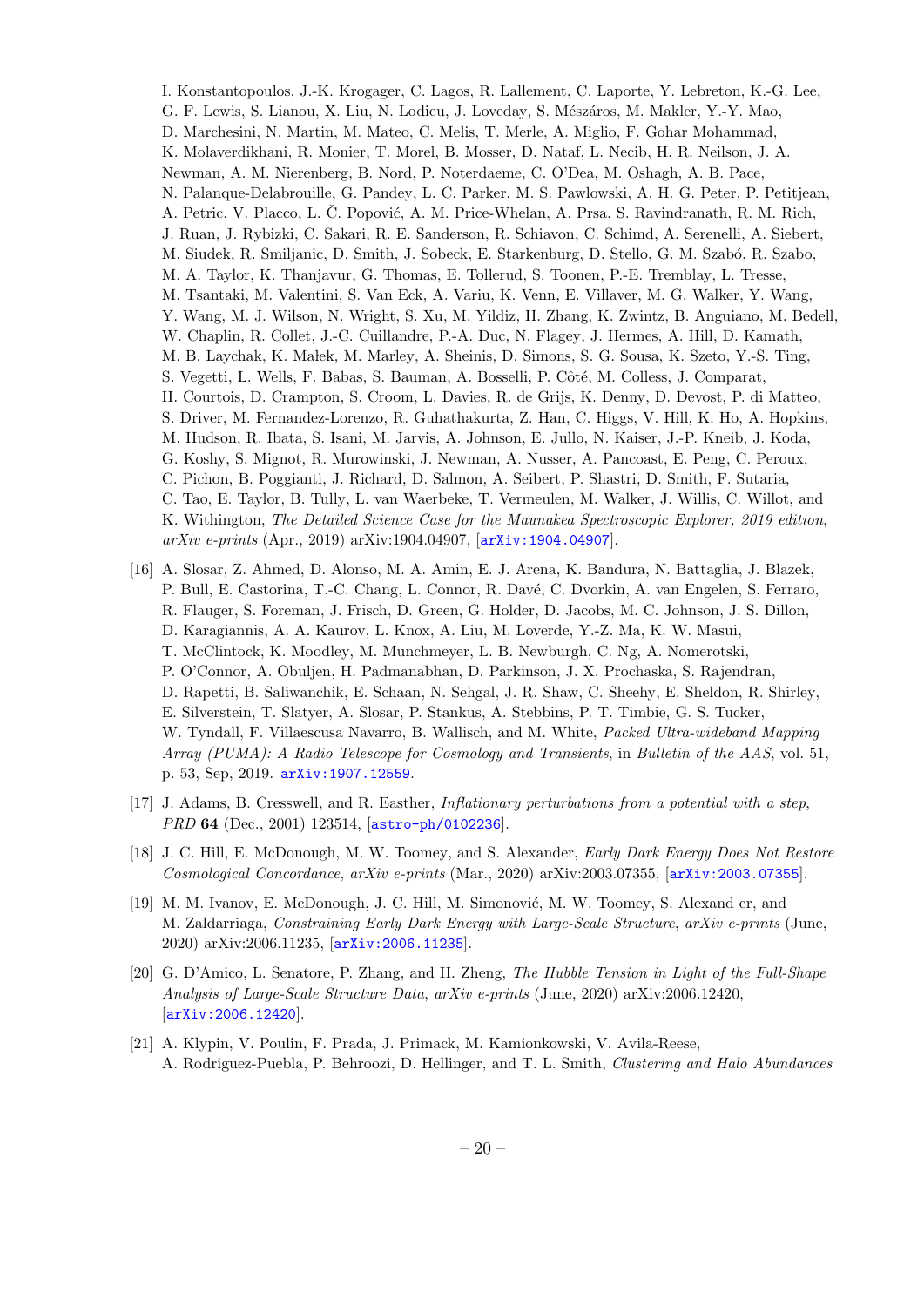in Early Dark Energy Cosmological Models, arXiv e-prints (June, 2020) arXiv:2006.14910, [[arXiv:2006.14910](http://arxiv.org/abs/2006.14910)].

- <span id="page-21-0"></span>[22] V. Poulin, T. L. Smith, T. Karwal, and M. Kamionkowski, Early Dark Energy can Resolve the Hubble Tension, PhysRevLett 122 (June, 2019) 221301, [[arXiv:1811.04083](http://arxiv.org/abs/1811.04083)].
- <span id="page-21-1"></span>[23] T. L. Smith, V. Poulin, and M. A. Amin, Oscillating scalar fields and the Hubble tension: A resolution with novel signatures, PRD 101 (Mar., 2020) 063523, [[arXiv:1908.06995](http://arxiv.org/abs/1908.06995)].
- <span id="page-21-2"></span>[24] D. Blas, J. Lesgourgues, and T. Tram, The Cosmic Linear Anisotropy Solving System (CLASS). Part II: Approximation schemes, JCAP 7 (July, 2011) 034, [[arXiv:1104.2933](http://arxiv.org/abs/1104.2933)].
- <span id="page-21-3"></span>[25] S. Bharadwaj, The Evolution of Correlation Functions in the Zeldovich Approximation and Its Implications for the Validity of Perturbation Theory, ApJ 472 (Nov., 1996) 1–+,  $[astroph/9]$ .
- <span id="page-21-6"></span>[26] T. Matsubara, Resumming cosmological perturbations via the Lagrangian picture: One-loop results in real space and in redshift space, PRD 77 (Mar., 2008) 063530, [[arXiv:0711.2521](http://arxiv.org/abs/0711.2521)].
- [27] T. Matsubara, Nonlinear perturbation theory with halo bias and redshift-space distortions via the Lagrangian picture, PRD 78 (Oct., 2008) 083519, [[arXiv:0807.1733](http://arxiv.org/abs/0807.1733)].
- [28] D. J. Eisenstein, H.-J. Seo, and M. White, On the Robustness of the Acoustic Scale in the Low-Redshift Clustering of Matter, ApJ 664 (Aug., 2007) 660–674, [[astro-ph/0604361](http://xxx.lanl.gov/abs/astro-ph/0604361)].
- [29] N. Padmanabhan, M. White, and J. D. Cohn, Reconstructing baryon oscillations: A Lagrangian *theory perspective, PRD* 79 (Mar., 2009) 063523,  $\ar{xiv:0812.2905}$ .
- [30] Y. Noh, M. White, and N. Padmanabhan, *Reconstructing baryon oscillations*, *PRD* 80 (Dec., 2009) 123501, [[arXiv:0909.1802](http://arxiv.org/abs/0909.1802)].
- <span id="page-21-7"></span>[31] J. Carlson, B. Reid, and M. White, *Convolution Lagrangian perturbation theory for biased tracers*, MNRAS 429 (Feb., 2013) 1674–1685, [[arXiv:1209.0780](http://arxiv.org/abs/1209.0780)].
- [32] S. Tassev and M. Zaldarriaga, Towards an optimal reconstruction of baryon oscillations, JCAP 10 (Oct., 2012) 006, [[arXiv:1203.6066](http://arxiv.org/abs/1203.6066)].
- [33] N. McCullagh and A. S. Szalay, Nonlinear Behavior of Baryon Acoustic Oscillations from the Zel'dovich Approximation Using a Non-Fourier Perturbation Approach,  $ApJ 752$  (June, 2012) 21, [[arXiv:1202.1306](http://arxiv.org/abs/1202.1306)].
- [34] M. White, *The Zel'dovich approximation, MNRAS* 439 (Apr., 2014) 3630–3640, [[arXiv:1401.5466](http://arxiv.org/abs/1401.5466)].
- <span id="page-21-8"></span>[35] Z. Vlah, U. Seljak, M. Yat Chu, and Y. Feng, Perturbation theory, effective field theory, and oscillations in the power spectrum,  $JCAP$  2016 (Mar, 2016) 057, [[arXiv:1509.02120](http://arxiv.org/abs/1509.02120)].
- <span id="page-21-4"></span>[36] M. McQuinn and M. White, *Cosmological perturbation theory in 1+1 dimensions*, *JCAP* 1 (Jan., 2016) 043, [[arXiv:1502.07389](http://arxiv.org/abs/1502.07389)].
- <span id="page-21-5"></span>[37] M. Crocce and R. Scoccimarro, Nonlinear evolution of baryon acoustic oscillations, PRD 77 (Jan., 2008) 023533, [[arXiv:0704.2783](http://arxiv.org/abs/0704.2783)].
- [38] L. Senatore and M. Zaldarriaga, The IR-resummed Effective Field Theory of Large Scale Structures, JCAP 2 (Feb., 2015) 13, [[arXiv:1404.5954](http://arxiv.org/abs/1404.5954)].
- [39] M. Schmittfull, Y. Feng, F. Beutler, B. Sherwin, and M. Y. Chu, Eulerian BAO reconstructions and N -point statistics, PRD 92 (Dec., 2015) 123522, [[arXiv:1508.06972](http://arxiv.org/abs/1508.06972)].
- [40] T. Baldauf, M. Mirbabayi, M. Simonović, and M. Zaldarriaga, *Equivalence principle and the baryon* acoustic peak, PRD 92 (Aug., 2015) 043514, [[arXiv:1504.04366](http://arxiv.org/abs/1504.04366)].